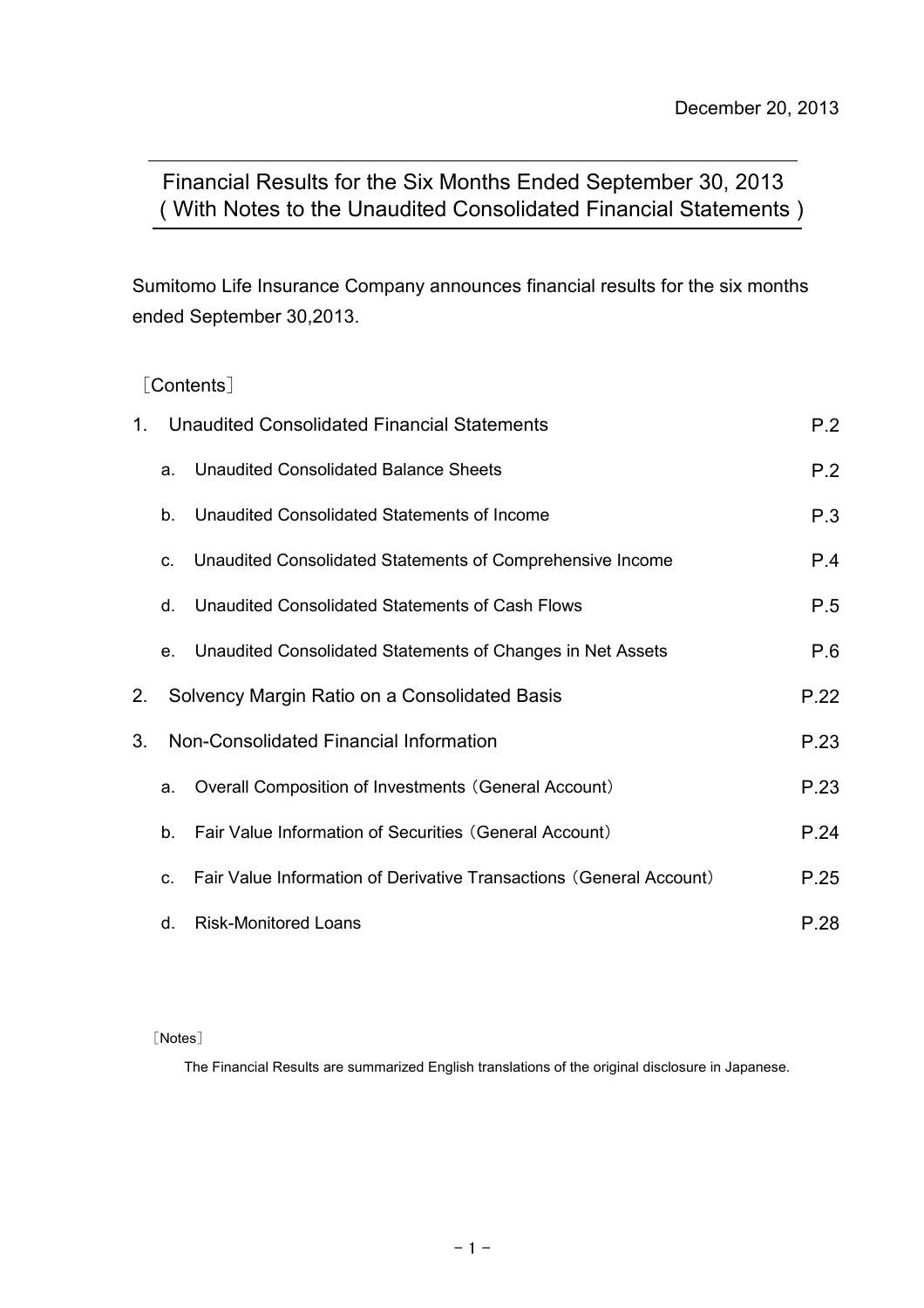## **1. Unaudited Consolidated Financial Statements**

#### **a. Unaudited Consolidated Balance Sheets**

| (Millions of Yen)                                       |                     |                         |
|---------------------------------------------------------|---------------------|-------------------------|
|                                                         | As of March 31,2013 | As of September 30,2013 |
| ASSETS:                                                 |                     |                         |
| Cash and deposits                                       | 233,076             | 124,431                 |
| Call Ioans                                              | 434,100             | 244,300                 |
| Monetary claims bought                                  | 310,241             | 305,135                 |
| Securities                                              | 21,695,225          | 21,998,952              |
| Loans                                                   | 2,663,423           | 2,571,271               |
| Tangible fixed assets                                   | 820,230             | 803,219                 |
| Intangible fixed assets                                 | 27,690              | 25,595                  |
| Due from agents                                         | 3                   | 1                       |
| Reinsurance receivables                                 | 195                 | 123                     |
| Other assets                                            | 247,044             | 280,140                 |
| Deferred tax assets                                     | 135,712             | 153,277                 |
| Customers' liabilities under acceptances and guarantees | 3,000               |                         |
| Allowance for possible loan losses                      | (3, 324)            | (2, 279)                |
| <b>Total assets</b>                                     | 26,566,620          | 26,504,169              |
| <b>LIABILITIES:</b>                                     |                     |                         |
| Policy reserves and other reserves                      | 23,399,622          | 23,581,186              |
| Reserve for outstanding claims                          | 102,783             | 101,495                 |
| Policy reserves                                         | 23,005,316          | 23, 167, 212            |
| Policyholders' dividend reserves                        | 291,521             | 312,478                 |
| Reinsurance payables                                    | 115                 | 102                     |
| Corporate bonds                                         |                     | 99,480                  |
| Other liabilities                                       | 1,683,711           | 1,282,868               |
| Accrued retirement benefits                             | 23,718              | 28,561                  |
| Accrued retirement benefits for directors               | 14                  | 8                       |
| Reserve for price fluctuation                           | 206,574             | 247,692                 |
| Deferred tax liabilities                                | 843                 | 673                     |
| Deferred tax liabilities for land revaluation           | 27,927              | 27,419                  |
| Acceptances and guarantees                              | 3,000               |                         |
| <b>Total liabilities</b>                                | 25,345,526          | 25,267,993              |
| <b>NET ASSETS:</b>                                      |                     |                         |
| <b>Foundation funds</b>                                 | 270,000             | 270,000                 |
| Reserve for redemption of foundation funds              | 369,000             | 369,000                 |
| Reserve for revaluation                                 | 2                   | 2                       |
| Surplus                                                 | 323,928             | 314,707                 |
| Total funds, reserve and surplus                        | 962,931             | 953,710                 |
| Net unrealized gains on available-for-sale securities   | 348,334             | 371,852                 |
| Land revaluation differences                            | (93,037)            | (93, 628)               |
| Foreign currency translation adjustments                | (345)               | 254                     |
| Total accumulated other comprehensive income            | 254,950             | 278,477                 |
| Minority interests                                      | 3,212               | 3,988                   |
| Total net assets                                        | 1,221,094           | 1,236,176               |
| Total liabilities and net assets                        | 26,566,620          | 26,504,169              |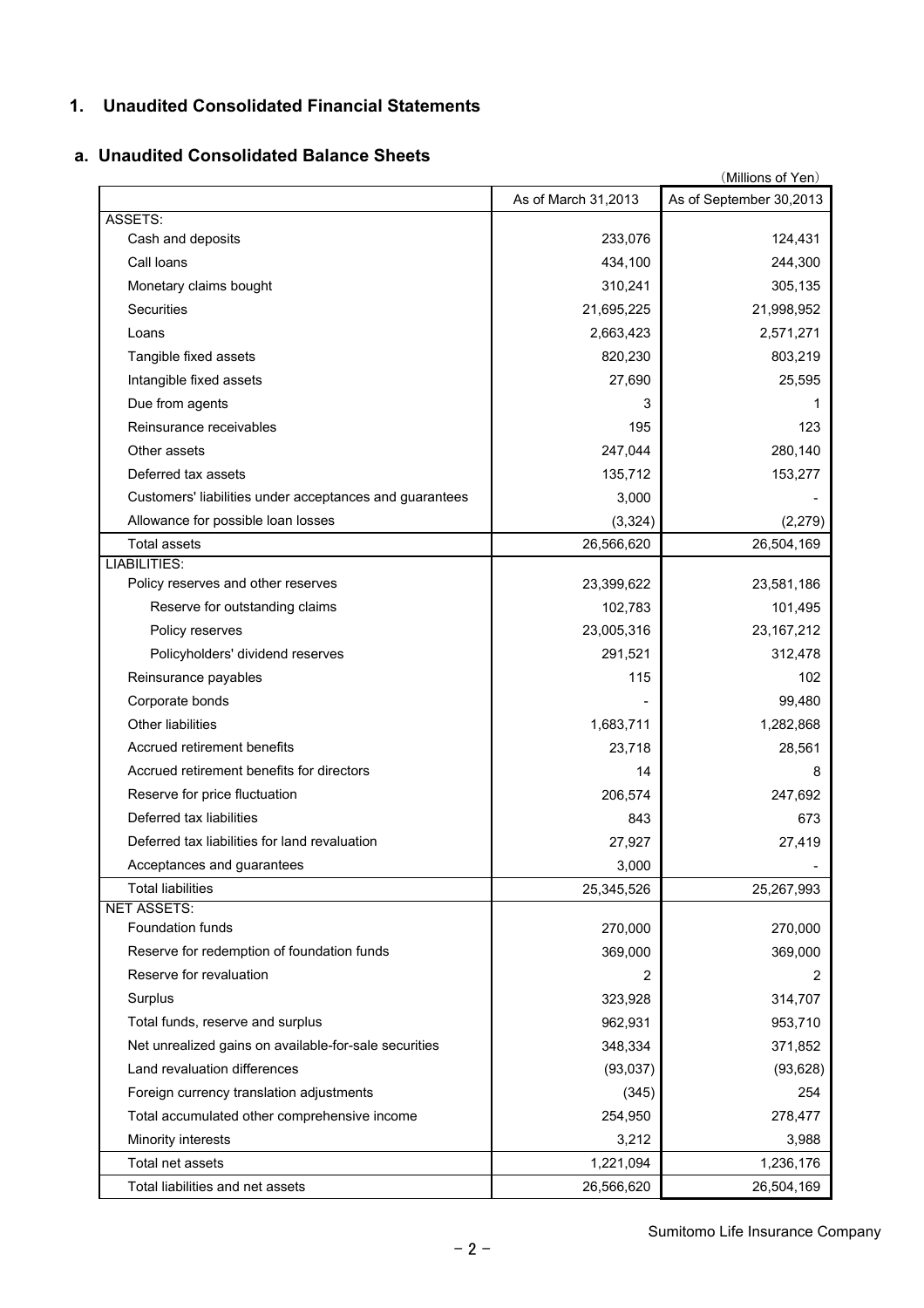### **b. Unaudited Consolidated Statements of Income**

|                                                            | Six months ended   | (Millions of Yen)<br>Six months ended |
|------------------------------------------------------------|--------------------|---------------------------------------|
|                                                            | September 30, 2012 | September 30, 2013                    |
| Ordinary income                                            | 1,925,971          | 1,756,699                             |
| Insurance premiums and other                               | 1,589,865          | 1,246,356                             |
| Investment income                                          | 279,722            | 450,419                               |
| Interest, dividends and other income                       | 247,876            | 274,300                               |
| Gains on trading securities                                | 58                 | 0                                     |
| Gains on sales of securities                               | 31,077             | 33,128                                |
| Investment gains on separate accounts                      |                    | 140,002                               |
| Other ordinary income                                      | 56,382             | 59,922                                |
| Ordinary expenses                                          | 1,834,875          | 1,640,773                             |
| Benefits and other payments                                | 908,635            | 1,122,415                             |
| Claims paid                                                | 282,866            | 269,746                               |
| Annuity payments                                           | 157,649            | 194,005                               |
| Benefits payments                                          | 194,097            | 211,030                               |
| Surrender benefits                                         | 210,435            | 418,497                               |
| Provision for policy reserves and other reserves           | 507,374            | 162,113                               |
| Provision for policy reserves                              | 507,145            | 161,895                               |
| Provision for interest on policyholders' dividend reserves | 228                | 218                                   |
| Investment expenses                                        | 158,063            | 115,611                               |
| Interest expenses                                          | 5,305              | 4,502                                 |
| Losses on sales of securities                              | 7,923              | 1,110                                 |
| Losses on valuation of securities                          | 48,725             | 18                                    |
| Investment losses on separate accounts                     | 70,913             |                                       |
| Operating expenses                                         | 181,366            | 168,389                               |
| Other ordinary expenses                                    | 79,436             | 72,241                                |
| Ordinary profit                                            | 91,095             | 115,925                               |
| Extraordinary gains                                        | 40                 | 667                                   |
| Gains on disposals of fixed assets                         | 40                 | 667                                   |
| <b>Extraordinary losses</b>                                | 21,986             | 48,873                                |
| Losses on disposals of fixed assets                        | 4,577              | 405                                   |
| Impairment losses                                          | 16,871             | 6,807                                 |
| Provision for reserve for price fluctuation                | 10                 | 41,118                                |
| Payments to social responsibility reserve                  | 526                | 542                                   |
| Surplus before income taxes and minority interests         | 69,149             | 67,718                                |
| Income taxes                                               |                    |                                       |
| Current                                                    | 23,092             | 44,428                                |
| Deferred                                                   | (7,260)            | (28, 611)                             |
| Total income taxes                                         | 15,831             | 15,817                                |
| Surplus before minority interests                          | 53,317             | 51,901                                |
| Minority interests                                         | (506)              | (192)                                 |
| Net surplus                                                | 53,824             | 52,093                                |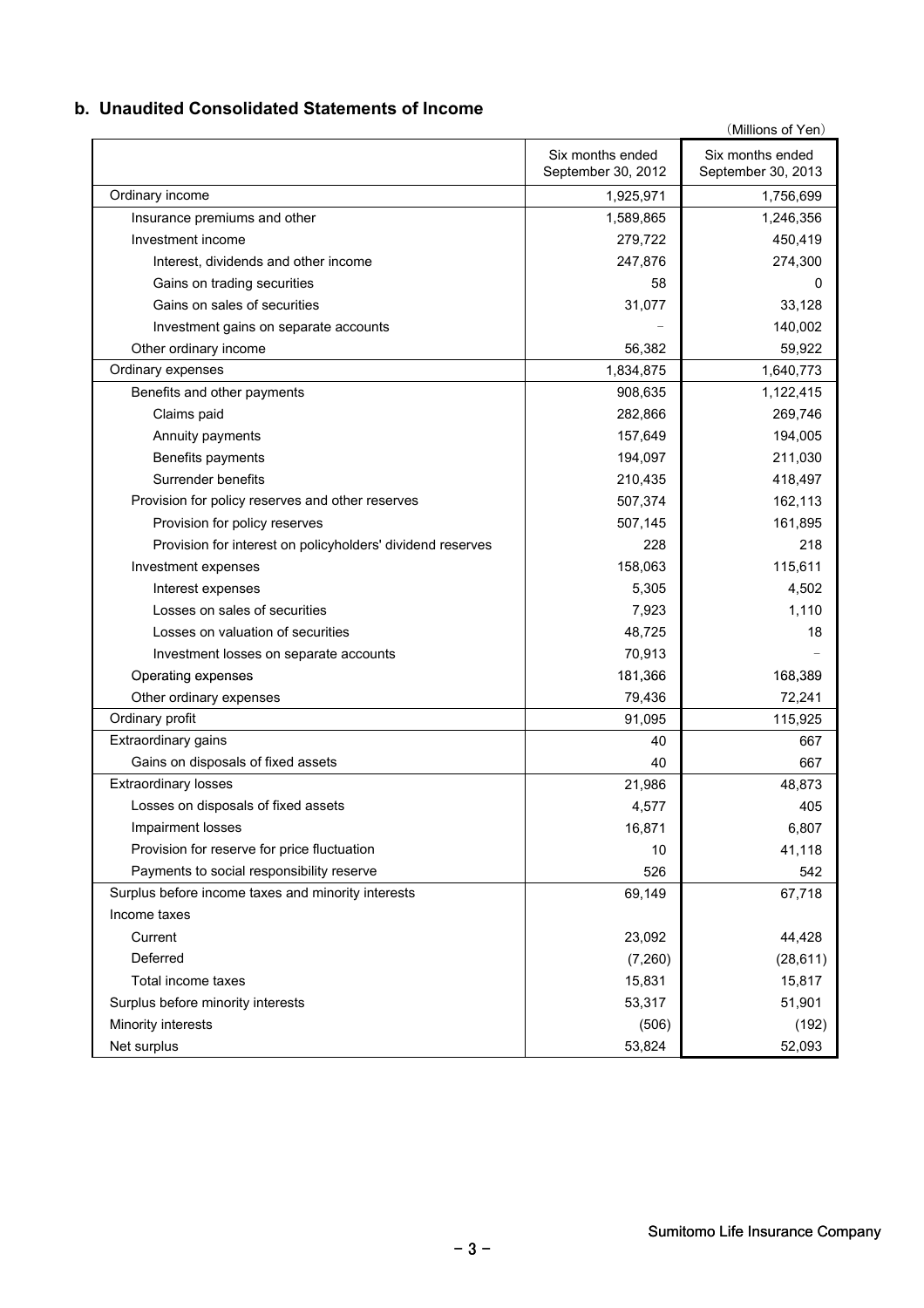# **c. Unaudited Consolidated Statements of Comprehensive Income**

|                                                                                                   |                                        | (Millions of Yen)                      |
|---------------------------------------------------------------------------------------------------|----------------------------------------|----------------------------------------|
|                                                                                                   | Six months ended<br>September 30, 2012 | Six months ended<br>September 30, 2013 |
| Surplus before minority interests                                                                 | 53,317                                 | 51,901                                 |
| Other comprehensive income(loss)                                                                  | (38, 576)                              | 24,081                                 |
| Net unrealized gains (losses) on available-for-sale securities                                    | (38, 471)                              | 23,378                                 |
| Deferred unrealized gains (losses) on derivatives under hedge<br>accounting                       | (23)                                   |                                        |
| Land revaluation differences                                                                      | (4)                                    | (0)                                    |
| Foreign currency translation adjustments                                                          | 14                                     | 114                                    |
| Share of other comprehensive income (loss) of associates<br>accounted for under the equity method | (91)                                   | 589                                    |
| Comprehensive income                                                                              | 14,741                                 | 75,983                                 |
| Comprehensive income attributable to the Parent Company                                           | 15,158                                 | 76,210                                 |
| Comprehensive income (loss) attributable to minority interests                                    | (416)                                  | (226)                                  |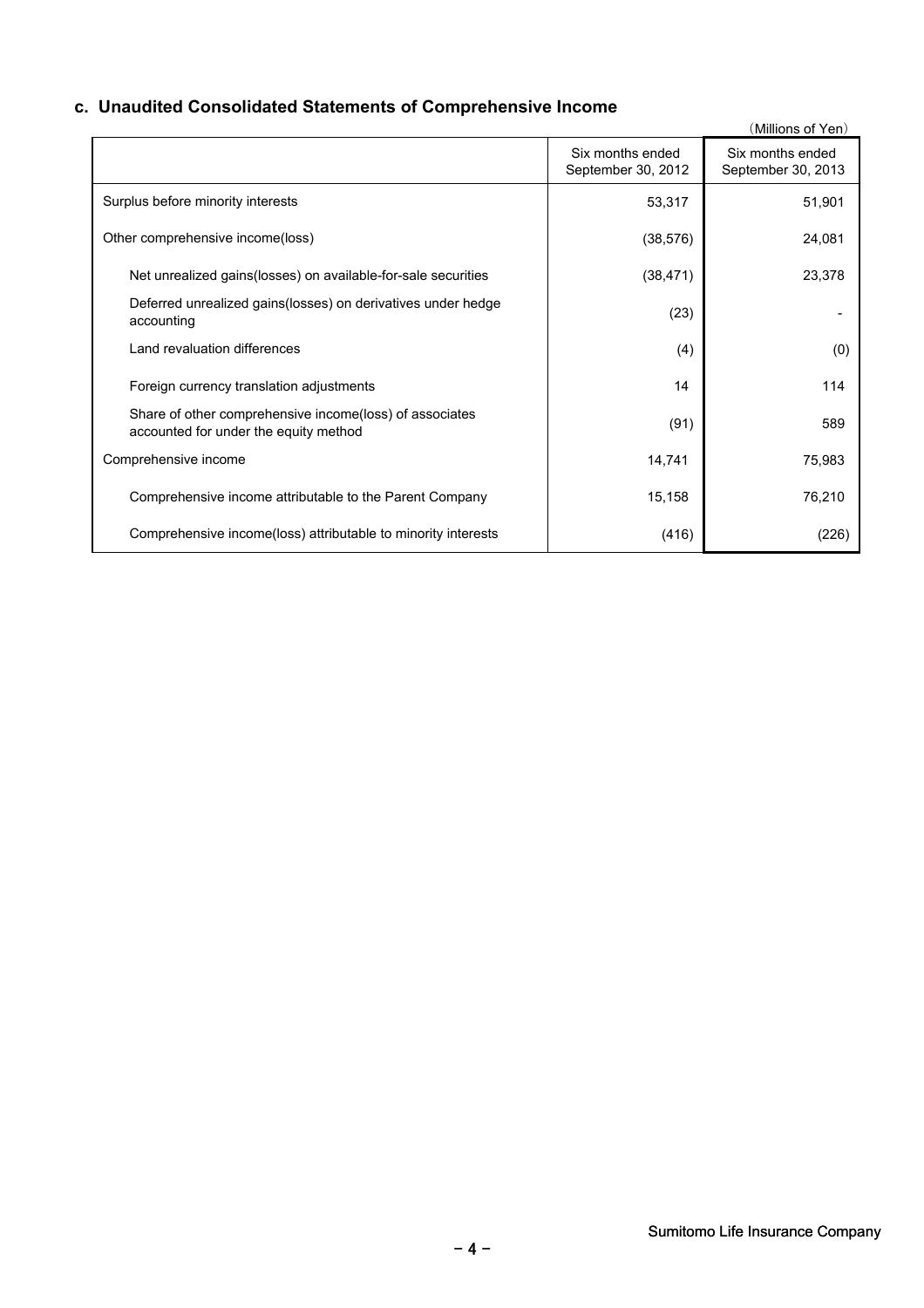### **d. Unaudited Consolidated Statements of Cash Flows**

| Six months ended<br>Six months ended<br>September 30, 2012<br>September 30, 2013<br>I Cash flows from operating activities:<br>Surplus before income taxes and minority interests<br>69,149<br>67,718<br>Depreciation<br>15,804<br>14,750<br>Impairment losses<br>16,871<br>6,807<br>Amortization of goodwill<br>1,003<br>Increase(Decrease) in reserve for outstanding claims<br>(1, 101)<br>(1, 287)<br>Increase(Decrease) in policy reserves<br>507,145<br>161,895<br>Provision for interest on policyholders' dividend reserves<br>218<br>228<br>Increase(Decrease) in allowance for possible loan losses<br>(422)<br>(1,045)<br>Increase(Decrease) in accrued retirement benefits<br>7,365<br>4,842<br>Increase(Decrease) in reserve for price fluctuation<br>10<br>41,118<br>Interest, dividends, and other income<br>(247, 876)<br>(274, 300)<br>Losses (Gains) on securities<br>117,343<br>(119, 504)<br>Interest expenses<br>5,305<br>4,502<br>Losses(Gains) on tangible fixed assets<br>548<br>(280)<br>Others, net<br>(32,968)<br>(11, 197)<br>Subtotal<br>457,406<br>(104, 759)<br>349,897<br>Interest, dividends, and other income received<br>278,051<br>(2, 136)<br>Interest paid<br>(5, 199)<br>Policyholders' dividends paid<br>(37, 559)<br>(37, 591)<br>Others, net<br>(526)<br>(542)<br>Income taxes paid<br>(24, 708)<br>(52, 584)<br>152,281<br>Net cash provided by operating activities<br>667,463<br>II Cash flows from investing activities:<br>Net decrease(increase) in deposits<br>(5,904)<br>98,009<br>Purchase of monetary claims bought<br>(7, 283)<br>(141, 786)<br>Proceeds from sales and redemption of monetary claims bought<br>45,888<br>144,256<br>Purchase of securities<br>(2,545,556)<br>(1,893,625)<br>Proceeds from sales and redemption of securities<br>1,723,234<br>1,807,310<br>Loans made<br>(55, 535)<br>(60, 901)<br>Proceeds from collection of loans<br>118,613<br>146,829<br>160,062<br>(354, 170)<br>Others, net<br>(566, 480)<br>Total investment activities $(IIa)$<br>(254, 079)<br>[100,982]<br>[(101, 797)]<br>$[I + \Pi a]$<br>Purchase of tangible fixed assets<br>(4, 447)<br>(4,369)<br>Proceeds from sales of tangible fixed assets<br>2,208<br>1,653<br>Others, net<br>(2,800)<br>(927)<br>(257, 168)<br>Net cash used in investing activities<br>(572, 075)<br>III Cash flows from financing activities:<br>Repayments of debt<br>(135,000)<br>Proceeds from issuance of corporate bonds<br>99,480<br>Proceeds from issuance of foundation funds<br>100,000<br>Redemption of foundation funds<br>(50,000)<br>(3,261)<br>Payment of interest on foundation funds<br>(3, 574)<br>Others, net<br>(539)<br>(1,774)<br>Net cash provided by (used in) financing activities<br>(88, 801)<br>94,130<br>IV Effect of foreign exchange rate changes on cash and cash equivalents<br>(2)<br>8<br>V Net increase(decrease) in cash and cash equivalents<br>6,583<br>(10, 747)<br>VI Cash and cash equivalents at the beginning of the period<br>48,132<br>60,792<br>VII Cash and cash equivalents at the end of the period<br>54,715<br>50,045 |  | (Millions of Yen) |
|--------------------------------------------------------------------------------------------------------------------------------------------------------------------------------------------------------------------------------------------------------------------------------------------------------------------------------------------------------------------------------------------------------------------------------------------------------------------------------------------------------------------------------------------------------------------------------------------------------------------------------------------------------------------------------------------------------------------------------------------------------------------------------------------------------------------------------------------------------------------------------------------------------------------------------------------------------------------------------------------------------------------------------------------------------------------------------------------------------------------------------------------------------------------------------------------------------------------------------------------------------------------------------------------------------------------------------------------------------------------------------------------------------------------------------------------------------------------------------------------------------------------------------------------------------------------------------------------------------------------------------------------------------------------------------------------------------------------------------------------------------------------------------------------------------------------------------------------------------------------------------------------------------------------------------------------------------------------------------------------------------------------------------------------------------------------------------------------------------------------------------------------------------------------------------------------------------------------------------------------------------------------------------------------------------------------------------------------------------------------------------------------------------------------------------------------------------------------------------------------------------------------------------------------------------------------------------------------------------------------------------------------------------------------------------------------------------------------------------------------------------------------------------------------------------------------------------------------------------------------------------------------------------------------------------------------------------------------------------------------------------------------------------------------------------------------------------------------------------|--|-------------------|
|                                                                                                                                                                                                                                                                                                                                                                                                                                                                                                                                                                                                                                                                                                                                                                                                                                                                                                                                                                                                                                                                                                                                                                                                                                                                                                                                                                                                                                                                                                                                                                                                                                                                                                                                                                                                                                                                                                                                                                                                                                                                                                                                                                                                                                                                                                                                                                                                                                                                                                                                                                                                                                                                                                                                                                                                                                                                                                                                                                                                                                                                                                        |  |                   |
|                                                                                                                                                                                                                                                                                                                                                                                                                                                                                                                                                                                                                                                                                                                                                                                                                                                                                                                                                                                                                                                                                                                                                                                                                                                                                                                                                                                                                                                                                                                                                                                                                                                                                                                                                                                                                                                                                                                                                                                                                                                                                                                                                                                                                                                                                                                                                                                                                                                                                                                                                                                                                                                                                                                                                                                                                                                                                                                                                                                                                                                                                                        |  |                   |
|                                                                                                                                                                                                                                                                                                                                                                                                                                                                                                                                                                                                                                                                                                                                                                                                                                                                                                                                                                                                                                                                                                                                                                                                                                                                                                                                                                                                                                                                                                                                                                                                                                                                                                                                                                                                                                                                                                                                                                                                                                                                                                                                                                                                                                                                                                                                                                                                                                                                                                                                                                                                                                                                                                                                                                                                                                                                                                                                                                                                                                                                                                        |  |                   |
|                                                                                                                                                                                                                                                                                                                                                                                                                                                                                                                                                                                                                                                                                                                                                                                                                                                                                                                                                                                                                                                                                                                                                                                                                                                                                                                                                                                                                                                                                                                                                                                                                                                                                                                                                                                                                                                                                                                                                                                                                                                                                                                                                                                                                                                                                                                                                                                                                                                                                                                                                                                                                                                                                                                                                                                                                                                                                                                                                                                                                                                                                                        |  |                   |
|                                                                                                                                                                                                                                                                                                                                                                                                                                                                                                                                                                                                                                                                                                                                                                                                                                                                                                                                                                                                                                                                                                                                                                                                                                                                                                                                                                                                                                                                                                                                                                                                                                                                                                                                                                                                                                                                                                                                                                                                                                                                                                                                                                                                                                                                                                                                                                                                                                                                                                                                                                                                                                                                                                                                                                                                                                                                                                                                                                                                                                                                                                        |  |                   |
|                                                                                                                                                                                                                                                                                                                                                                                                                                                                                                                                                                                                                                                                                                                                                                                                                                                                                                                                                                                                                                                                                                                                                                                                                                                                                                                                                                                                                                                                                                                                                                                                                                                                                                                                                                                                                                                                                                                                                                                                                                                                                                                                                                                                                                                                                                                                                                                                                                                                                                                                                                                                                                                                                                                                                                                                                                                                                                                                                                                                                                                                                                        |  |                   |
|                                                                                                                                                                                                                                                                                                                                                                                                                                                                                                                                                                                                                                                                                                                                                                                                                                                                                                                                                                                                                                                                                                                                                                                                                                                                                                                                                                                                                                                                                                                                                                                                                                                                                                                                                                                                                                                                                                                                                                                                                                                                                                                                                                                                                                                                                                                                                                                                                                                                                                                                                                                                                                                                                                                                                                                                                                                                                                                                                                                                                                                                                                        |  |                   |
|                                                                                                                                                                                                                                                                                                                                                                                                                                                                                                                                                                                                                                                                                                                                                                                                                                                                                                                                                                                                                                                                                                                                                                                                                                                                                                                                                                                                                                                                                                                                                                                                                                                                                                                                                                                                                                                                                                                                                                                                                                                                                                                                                                                                                                                                                                                                                                                                                                                                                                                                                                                                                                                                                                                                                                                                                                                                                                                                                                                                                                                                                                        |  |                   |
|                                                                                                                                                                                                                                                                                                                                                                                                                                                                                                                                                                                                                                                                                                                                                                                                                                                                                                                                                                                                                                                                                                                                                                                                                                                                                                                                                                                                                                                                                                                                                                                                                                                                                                                                                                                                                                                                                                                                                                                                                                                                                                                                                                                                                                                                                                                                                                                                                                                                                                                                                                                                                                                                                                                                                                                                                                                                                                                                                                                                                                                                                                        |  |                   |
|                                                                                                                                                                                                                                                                                                                                                                                                                                                                                                                                                                                                                                                                                                                                                                                                                                                                                                                                                                                                                                                                                                                                                                                                                                                                                                                                                                                                                                                                                                                                                                                                                                                                                                                                                                                                                                                                                                                                                                                                                                                                                                                                                                                                                                                                                                                                                                                                                                                                                                                                                                                                                                                                                                                                                                                                                                                                                                                                                                                                                                                                                                        |  |                   |
|                                                                                                                                                                                                                                                                                                                                                                                                                                                                                                                                                                                                                                                                                                                                                                                                                                                                                                                                                                                                                                                                                                                                                                                                                                                                                                                                                                                                                                                                                                                                                                                                                                                                                                                                                                                                                                                                                                                                                                                                                                                                                                                                                                                                                                                                                                                                                                                                                                                                                                                                                                                                                                                                                                                                                                                                                                                                                                                                                                                                                                                                                                        |  |                   |
|                                                                                                                                                                                                                                                                                                                                                                                                                                                                                                                                                                                                                                                                                                                                                                                                                                                                                                                                                                                                                                                                                                                                                                                                                                                                                                                                                                                                                                                                                                                                                                                                                                                                                                                                                                                                                                                                                                                                                                                                                                                                                                                                                                                                                                                                                                                                                                                                                                                                                                                                                                                                                                                                                                                                                                                                                                                                                                                                                                                                                                                                                                        |  |                   |
|                                                                                                                                                                                                                                                                                                                                                                                                                                                                                                                                                                                                                                                                                                                                                                                                                                                                                                                                                                                                                                                                                                                                                                                                                                                                                                                                                                                                                                                                                                                                                                                                                                                                                                                                                                                                                                                                                                                                                                                                                                                                                                                                                                                                                                                                                                                                                                                                                                                                                                                                                                                                                                                                                                                                                                                                                                                                                                                                                                                                                                                                                                        |  |                   |
|                                                                                                                                                                                                                                                                                                                                                                                                                                                                                                                                                                                                                                                                                                                                                                                                                                                                                                                                                                                                                                                                                                                                                                                                                                                                                                                                                                                                                                                                                                                                                                                                                                                                                                                                                                                                                                                                                                                                                                                                                                                                                                                                                                                                                                                                                                                                                                                                                                                                                                                                                                                                                                                                                                                                                                                                                                                                                                                                                                                                                                                                                                        |  |                   |
|                                                                                                                                                                                                                                                                                                                                                                                                                                                                                                                                                                                                                                                                                                                                                                                                                                                                                                                                                                                                                                                                                                                                                                                                                                                                                                                                                                                                                                                                                                                                                                                                                                                                                                                                                                                                                                                                                                                                                                                                                                                                                                                                                                                                                                                                                                                                                                                                                                                                                                                                                                                                                                                                                                                                                                                                                                                                                                                                                                                                                                                                                                        |  |                   |
|                                                                                                                                                                                                                                                                                                                                                                                                                                                                                                                                                                                                                                                                                                                                                                                                                                                                                                                                                                                                                                                                                                                                                                                                                                                                                                                                                                                                                                                                                                                                                                                                                                                                                                                                                                                                                                                                                                                                                                                                                                                                                                                                                                                                                                                                                                                                                                                                                                                                                                                                                                                                                                                                                                                                                                                                                                                                                                                                                                                                                                                                                                        |  |                   |
|                                                                                                                                                                                                                                                                                                                                                                                                                                                                                                                                                                                                                                                                                                                                                                                                                                                                                                                                                                                                                                                                                                                                                                                                                                                                                                                                                                                                                                                                                                                                                                                                                                                                                                                                                                                                                                                                                                                                                                                                                                                                                                                                                                                                                                                                                                                                                                                                                                                                                                                                                                                                                                                                                                                                                                                                                                                                                                                                                                                                                                                                                                        |  |                   |
|                                                                                                                                                                                                                                                                                                                                                                                                                                                                                                                                                                                                                                                                                                                                                                                                                                                                                                                                                                                                                                                                                                                                                                                                                                                                                                                                                                                                                                                                                                                                                                                                                                                                                                                                                                                                                                                                                                                                                                                                                                                                                                                                                                                                                                                                                                                                                                                                                                                                                                                                                                                                                                                                                                                                                                                                                                                                                                                                                                                                                                                                                                        |  |                   |
|                                                                                                                                                                                                                                                                                                                                                                                                                                                                                                                                                                                                                                                                                                                                                                                                                                                                                                                                                                                                                                                                                                                                                                                                                                                                                                                                                                                                                                                                                                                                                                                                                                                                                                                                                                                                                                                                                                                                                                                                                                                                                                                                                                                                                                                                                                                                                                                                                                                                                                                                                                                                                                                                                                                                                                                                                                                                                                                                                                                                                                                                                                        |  |                   |
|                                                                                                                                                                                                                                                                                                                                                                                                                                                                                                                                                                                                                                                                                                                                                                                                                                                                                                                                                                                                                                                                                                                                                                                                                                                                                                                                                                                                                                                                                                                                                                                                                                                                                                                                                                                                                                                                                                                                                                                                                                                                                                                                                                                                                                                                                                                                                                                                                                                                                                                                                                                                                                                                                                                                                                                                                                                                                                                                                                                                                                                                                                        |  |                   |
|                                                                                                                                                                                                                                                                                                                                                                                                                                                                                                                                                                                                                                                                                                                                                                                                                                                                                                                                                                                                                                                                                                                                                                                                                                                                                                                                                                                                                                                                                                                                                                                                                                                                                                                                                                                                                                                                                                                                                                                                                                                                                                                                                                                                                                                                                                                                                                                                                                                                                                                                                                                                                                                                                                                                                                                                                                                                                                                                                                                                                                                                                                        |  |                   |
|                                                                                                                                                                                                                                                                                                                                                                                                                                                                                                                                                                                                                                                                                                                                                                                                                                                                                                                                                                                                                                                                                                                                                                                                                                                                                                                                                                                                                                                                                                                                                                                                                                                                                                                                                                                                                                                                                                                                                                                                                                                                                                                                                                                                                                                                                                                                                                                                                                                                                                                                                                                                                                                                                                                                                                                                                                                                                                                                                                                                                                                                                                        |  |                   |
|                                                                                                                                                                                                                                                                                                                                                                                                                                                                                                                                                                                                                                                                                                                                                                                                                                                                                                                                                                                                                                                                                                                                                                                                                                                                                                                                                                                                                                                                                                                                                                                                                                                                                                                                                                                                                                                                                                                                                                                                                                                                                                                                                                                                                                                                                                                                                                                                                                                                                                                                                                                                                                                                                                                                                                                                                                                                                                                                                                                                                                                                                                        |  |                   |
|                                                                                                                                                                                                                                                                                                                                                                                                                                                                                                                                                                                                                                                                                                                                                                                                                                                                                                                                                                                                                                                                                                                                                                                                                                                                                                                                                                                                                                                                                                                                                                                                                                                                                                                                                                                                                                                                                                                                                                                                                                                                                                                                                                                                                                                                                                                                                                                                                                                                                                                                                                                                                                                                                                                                                                                                                                                                                                                                                                                                                                                                                                        |  |                   |
|                                                                                                                                                                                                                                                                                                                                                                                                                                                                                                                                                                                                                                                                                                                                                                                                                                                                                                                                                                                                                                                                                                                                                                                                                                                                                                                                                                                                                                                                                                                                                                                                                                                                                                                                                                                                                                                                                                                                                                                                                                                                                                                                                                                                                                                                                                                                                                                                                                                                                                                                                                                                                                                                                                                                                                                                                                                                                                                                                                                                                                                                                                        |  |                   |
|                                                                                                                                                                                                                                                                                                                                                                                                                                                                                                                                                                                                                                                                                                                                                                                                                                                                                                                                                                                                                                                                                                                                                                                                                                                                                                                                                                                                                                                                                                                                                                                                                                                                                                                                                                                                                                                                                                                                                                                                                                                                                                                                                                                                                                                                                                                                                                                                                                                                                                                                                                                                                                                                                                                                                                                                                                                                                                                                                                                                                                                                                                        |  |                   |
|                                                                                                                                                                                                                                                                                                                                                                                                                                                                                                                                                                                                                                                                                                                                                                                                                                                                                                                                                                                                                                                                                                                                                                                                                                                                                                                                                                                                                                                                                                                                                                                                                                                                                                                                                                                                                                                                                                                                                                                                                                                                                                                                                                                                                                                                                                                                                                                                                                                                                                                                                                                                                                                                                                                                                                                                                                                                                                                                                                                                                                                                                                        |  |                   |
|                                                                                                                                                                                                                                                                                                                                                                                                                                                                                                                                                                                                                                                                                                                                                                                                                                                                                                                                                                                                                                                                                                                                                                                                                                                                                                                                                                                                                                                                                                                                                                                                                                                                                                                                                                                                                                                                                                                                                                                                                                                                                                                                                                                                                                                                                                                                                                                                                                                                                                                                                                                                                                                                                                                                                                                                                                                                                                                                                                                                                                                                                                        |  |                   |
|                                                                                                                                                                                                                                                                                                                                                                                                                                                                                                                                                                                                                                                                                                                                                                                                                                                                                                                                                                                                                                                                                                                                                                                                                                                                                                                                                                                                                                                                                                                                                                                                                                                                                                                                                                                                                                                                                                                                                                                                                                                                                                                                                                                                                                                                                                                                                                                                                                                                                                                                                                                                                                                                                                                                                                                                                                                                                                                                                                                                                                                                                                        |  |                   |
|                                                                                                                                                                                                                                                                                                                                                                                                                                                                                                                                                                                                                                                                                                                                                                                                                                                                                                                                                                                                                                                                                                                                                                                                                                                                                                                                                                                                                                                                                                                                                                                                                                                                                                                                                                                                                                                                                                                                                                                                                                                                                                                                                                                                                                                                                                                                                                                                                                                                                                                                                                                                                                                                                                                                                                                                                                                                                                                                                                                                                                                                                                        |  |                   |
|                                                                                                                                                                                                                                                                                                                                                                                                                                                                                                                                                                                                                                                                                                                                                                                                                                                                                                                                                                                                                                                                                                                                                                                                                                                                                                                                                                                                                                                                                                                                                                                                                                                                                                                                                                                                                                                                                                                                                                                                                                                                                                                                                                                                                                                                                                                                                                                                                                                                                                                                                                                                                                                                                                                                                                                                                                                                                                                                                                                                                                                                                                        |  |                   |
|                                                                                                                                                                                                                                                                                                                                                                                                                                                                                                                                                                                                                                                                                                                                                                                                                                                                                                                                                                                                                                                                                                                                                                                                                                                                                                                                                                                                                                                                                                                                                                                                                                                                                                                                                                                                                                                                                                                                                                                                                                                                                                                                                                                                                                                                                                                                                                                                                                                                                                                                                                                                                                                                                                                                                                                                                                                                                                                                                                                                                                                                                                        |  |                   |
|                                                                                                                                                                                                                                                                                                                                                                                                                                                                                                                                                                                                                                                                                                                                                                                                                                                                                                                                                                                                                                                                                                                                                                                                                                                                                                                                                                                                                                                                                                                                                                                                                                                                                                                                                                                                                                                                                                                                                                                                                                                                                                                                                                                                                                                                                                                                                                                                                                                                                                                                                                                                                                                                                                                                                                                                                                                                                                                                                                                                                                                                                                        |  |                   |
|                                                                                                                                                                                                                                                                                                                                                                                                                                                                                                                                                                                                                                                                                                                                                                                                                                                                                                                                                                                                                                                                                                                                                                                                                                                                                                                                                                                                                                                                                                                                                                                                                                                                                                                                                                                                                                                                                                                                                                                                                                                                                                                                                                                                                                                                                                                                                                                                                                                                                                                                                                                                                                                                                                                                                                                                                                                                                                                                                                                                                                                                                                        |  |                   |
|                                                                                                                                                                                                                                                                                                                                                                                                                                                                                                                                                                                                                                                                                                                                                                                                                                                                                                                                                                                                                                                                                                                                                                                                                                                                                                                                                                                                                                                                                                                                                                                                                                                                                                                                                                                                                                                                                                                                                                                                                                                                                                                                                                                                                                                                                                                                                                                                                                                                                                                                                                                                                                                                                                                                                                                                                                                                                                                                                                                                                                                                                                        |  |                   |
|                                                                                                                                                                                                                                                                                                                                                                                                                                                                                                                                                                                                                                                                                                                                                                                                                                                                                                                                                                                                                                                                                                                                                                                                                                                                                                                                                                                                                                                                                                                                                                                                                                                                                                                                                                                                                                                                                                                                                                                                                                                                                                                                                                                                                                                                                                                                                                                                                                                                                                                                                                                                                                                                                                                                                                                                                                                                                                                                                                                                                                                                                                        |  |                   |
|                                                                                                                                                                                                                                                                                                                                                                                                                                                                                                                                                                                                                                                                                                                                                                                                                                                                                                                                                                                                                                                                                                                                                                                                                                                                                                                                                                                                                                                                                                                                                                                                                                                                                                                                                                                                                                                                                                                                                                                                                                                                                                                                                                                                                                                                                                                                                                                                                                                                                                                                                                                                                                                                                                                                                                                                                                                                                                                                                                                                                                                                                                        |  |                   |
|                                                                                                                                                                                                                                                                                                                                                                                                                                                                                                                                                                                                                                                                                                                                                                                                                                                                                                                                                                                                                                                                                                                                                                                                                                                                                                                                                                                                                                                                                                                                                                                                                                                                                                                                                                                                                                                                                                                                                                                                                                                                                                                                                                                                                                                                                                                                                                                                                                                                                                                                                                                                                                                                                                                                                                                                                                                                                                                                                                                                                                                                                                        |  |                   |
|                                                                                                                                                                                                                                                                                                                                                                                                                                                                                                                                                                                                                                                                                                                                                                                                                                                                                                                                                                                                                                                                                                                                                                                                                                                                                                                                                                                                                                                                                                                                                                                                                                                                                                                                                                                                                                                                                                                                                                                                                                                                                                                                                                                                                                                                                                                                                                                                                                                                                                                                                                                                                                                                                                                                                                                                                                                                                                                                                                                                                                                                                                        |  |                   |
|                                                                                                                                                                                                                                                                                                                                                                                                                                                                                                                                                                                                                                                                                                                                                                                                                                                                                                                                                                                                                                                                                                                                                                                                                                                                                                                                                                                                                                                                                                                                                                                                                                                                                                                                                                                                                                                                                                                                                                                                                                                                                                                                                                                                                                                                                                                                                                                                                                                                                                                                                                                                                                                                                                                                                                                                                                                                                                                                                                                                                                                                                                        |  |                   |
|                                                                                                                                                                                                                                                                                                                                                                                                                                                                                                                                                                                                                                                                                                                                                                                                                                                                                                                                                                                                                                                                                                                                                                                                                                                                                                                                                                                                                                                                                                                                                                                                                                                                                                                                                                                                                                                                                                                                                                                                                                                                                                                                                                                                                                                                                                                                                                                                                                                                                                                                                                                                                                                                                                                                                                                                                                                                                                                                                                                                                                                                                                        |  |                   |
|                                                                                                                                                                                                                                                                                                                                                                                                                                                                                                                                                                                                                                                                                                                                                                                                                                                                                                                                                                                                                                                                                                                                                                                                                                                                                                                                                                                                                                                                                                                                                                                                                                                                                                                                                                                                                                                                                                                                                                                                                                                                                                                                                                                                                                                                                                                                                                                                                                                                                                                                                                                                                                                                                                                                                                                                                                                                                                                                                                                                                                                                                                        |  |                   |
|                                                                                                                                                                                                                                                                                                                                                                                                                                                                                                                                                                                                                                                                                                                                                                                                                                                                                                                                                                                                                                                                                                                                                                                                                                                                                                                                                                                                                                                                                                                                                                                                                                                                                                                                                                                                                                                                                                                                                                                                                                                                                                                                                                                                                                                                                                                                                                                                                                                                                                                                                                                                                                                                                                                                                                                                                                                                                                                                                                                                                                                                                                        |  |                   |
|                                                                                                                                                                                                                                                                                                                                                                                                                                                                                                                                                                                                                                                                                                                                                                                                                                                                                                                                                                                                                                                                                                                                                                                                                                                                                                                                                                                                                                                                                                                                                                                                                                                                                                                                                                                                                                                                                                                                                                                                                                                                                                                                                                                                                                                                                                                                                                                                                                                                                                                                                                                                                                                                                                                                                                                                                                                                                                                                                                                                                                                                                                        |  |                   |
|                                                                                                                                                                                                                                                                                                                                                                                                                                                                                                                                                                                                                                                                                                                                                                                                                                                                                                                                                                                                                                                                                                                                                                                                                                                                                                                                                                                                                                                                                                                                                                                                                                                                                                                                                                                                                                                                                                                                                                                                                                                                                                                                                                                                                                                                                                                                                                                                                                                                                                                                                                                                                                                                                                                                                                                                                                                                                                                                                                                                                                                                                                        |  |                   |
|                                                                                                                                                                                                                                                                                                                                                                                                                                                                                                                                                                                                                                                                                                                                                                                                                                                                                                                                                                                                                                                                                                                                                                                                                                                                                                                                                                                                                                                                                                                                                                                                                                                                                                                                                                                                                                                                                                                                                                                                                                                                                                                                                                                                                                                                                                                                                                                                                                                                                                                                                                                                                                                                                                                                                                                                                                                                                                                                                                                                                                                                                                        |  |                   |
|                                                                                                                                                                                                                                                                                                                                                                                                                                                                                                                                                                                                                                                                                                                                                                                                                                                                                                                                                                                                                                                                                                                                                                                                                                                                                                                                                                                                                                                                                                                                                                                                                                                                                                                                                                                                                                                                                                                                                                                                                                                                                                                                                                                                                                                                                                                                                                                                                                                                                                                                                                                                                                                                                                                                                                                                                                                                                                                                                                                                                                                                                                        |  |                   |
|                                                                                                                                                                                                                                                                                                                                                                                                                                                                                                                                                                                                                                                                                                                                                                                                                                                                                                                                                                                                                                                                                                                                                                                                                                                                                                                                                                                                                                                                                                                                                                                                                                                                                                                                                                                                                                                                                                                                                                                                                                                                                                                                                                                                                                                                                                                                                                                                                                                                                                                                                                                                                                                                                                                                                                                                                                                                                                                                                                                                                                                                                                        |  |                   |
|                                                                                                                                                                                                                                                                                                                                                                                                                                                                                                                                                                                                                                                                                                                                                                                                                                                                                                                                                                                                                                                                                                                                                                                                                                                                                                                                                                                                                                                                                                                                                                                                                                                                                                                                                                                                                                                                                                                                                                                                                                                                                                                                                                                                                                                                                                                                                                                                                                                                                                                                                                                                                                                                                                                                                                                                                                                                                                                                                                                                                                                                                                        |  |                   |
|                                                                                                                                                                                                                                                                                                                                                                                                                                                                                                                                                                                                                                                                                                                                                                                                                                                                                                                                                                                                                                                                                                                                                                                                                                                                                                                                                                                                                                                                                                                                                                                                                                                                                                                                                                                                                                                                                                                                                                                                                                                                                                                                                                                                                                                                                                                                                                                                                                                                                                                                                                                                                                                                                                                                                                                                                                                                                                                                                                                                                                                                                                        |  |                   |
|                                                                                                                                                                                                                                                                                                                                                                                                                                                                                                                                                                                                                                                                                                                                                                                                                                                                                                                                                                                                                                                                                                                                                                                                                                                                                                                                                                                                                                                                                                                                                                                                                                                                                                                                                                                                                                                                                                                                                                                                                                                                                                                                                                                                                                                                                                                                                                                                                                                                                                                                                                                                                                                                                                                                                                                                                                                                                                                                                                                                                                                                                                        |  |                   |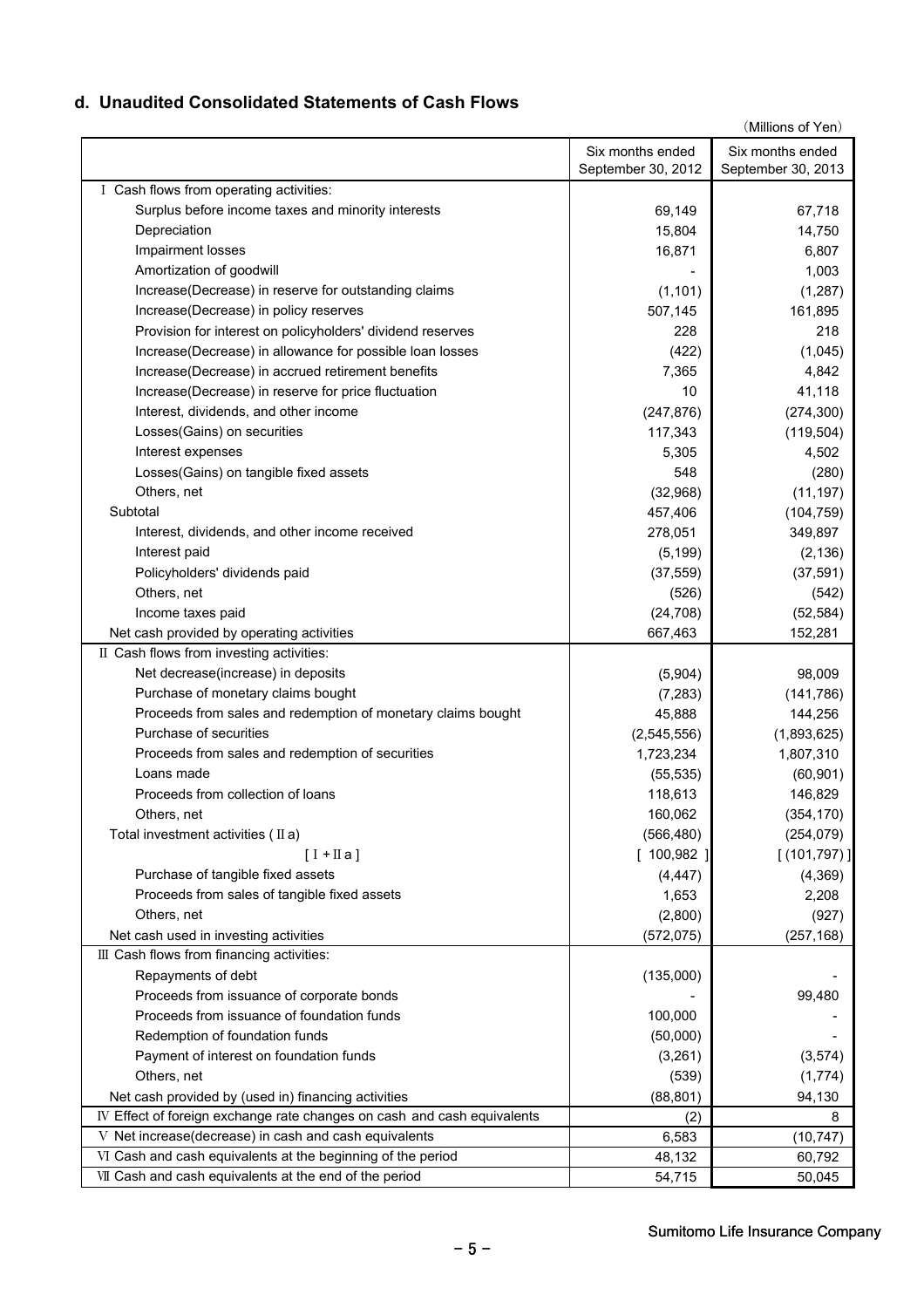# **e. Unaudited Consolidated Statements of Changes in Net Assets**

|                                                         |                    | (Millions of Yen)  |
|---------------------------------------------------------|--------------------|--------------------|
|                                                         | Six months ended   | Six months ended   |
|                                                         | September 30, 2012 | September 30, 2013 |
| Funds, reserve and surplus:                             |                    |                    |
| Foundation funds                                        |                    |                    |
| Beginning balance                                       | 220,000            | 270,000            |
| Changes in the period                                   |                    |                    |
| Issuance of foundation funds                            | 100,000            |                    |
| Redemption of foundation funds                          | (50,000)           |                    |
| Net changes in the period                               | 50,000             |                    |
| Ending balance                                          | 270,000            | 270,000            |
| Reserve for redemption of foundation funds              |                    |                    |
| Beginning balance                                       | 319,000            | 369,000            |
| Changes in the period                                   |                    |                    |
| Additions to reserve for redemption of foundation funds | 50,000             |                    |
| Net changes in the period                               | 50,000             |                    |
| Ending balance                                          | 369,000            | 369,000            |
| Reserve for revaluation                                 |                    |                    |
| Beginning balance                                       | $\overline{2}$     | $\overline{2}$     |
| Changes in the period                                   |                    |                    |
| Net changes in the period                               | $\blacksquare$     |                    |
| Ending balance                                          | 2                  | $\overline{2}$     |
| Surplus                                                 |                    |                    |
| Beginning balance                                       | 336,733            | 323,928            |
| Changes in the period                                   |                    |                    |
| Additions to policyholders' dividend reserves           | (63, 345)          | (58, 330)          |
| Additions to reserve for redemption of foundation funds | (50,000)           |                    |
| Payment of interest on foundation funds                 | (3,261)            | (3, 574)           |
| Net surplus                                             | 53,824             | 52,093             |
| Reversal of land revaluation differences                | 1,340              | 590                |
| Net changes in the period                               | (61, 442)          | (9,220)            |
| Ending balance                                          | 275,290            | 314,707            |
| Total funds, reserve and surplus                        |                    |                    |
| Beginning balance                                       | 875,735            | 962,931            |
| Changes in the period                                   |                    |                    |
| Issuance of foundation funds                            | 100,000            |                    |
| Additions to policyholders' dividend reserves           | (63, 345)          | (58, 330)          |
| Payment of interest on foundation funds                 | (3,261)            | (3, 574)           |
| Net surplus                                             | 53,824             | 52,093             |
| Redemption of foundation funds                          | (50,000)           |                    |
| Reversal of land revaluation differences                | 1,340              | 590                |
| Net changes in the period                               | 38,557             | (9, 220)           |
| Ending balance                                          | 914,293            | 953,710            |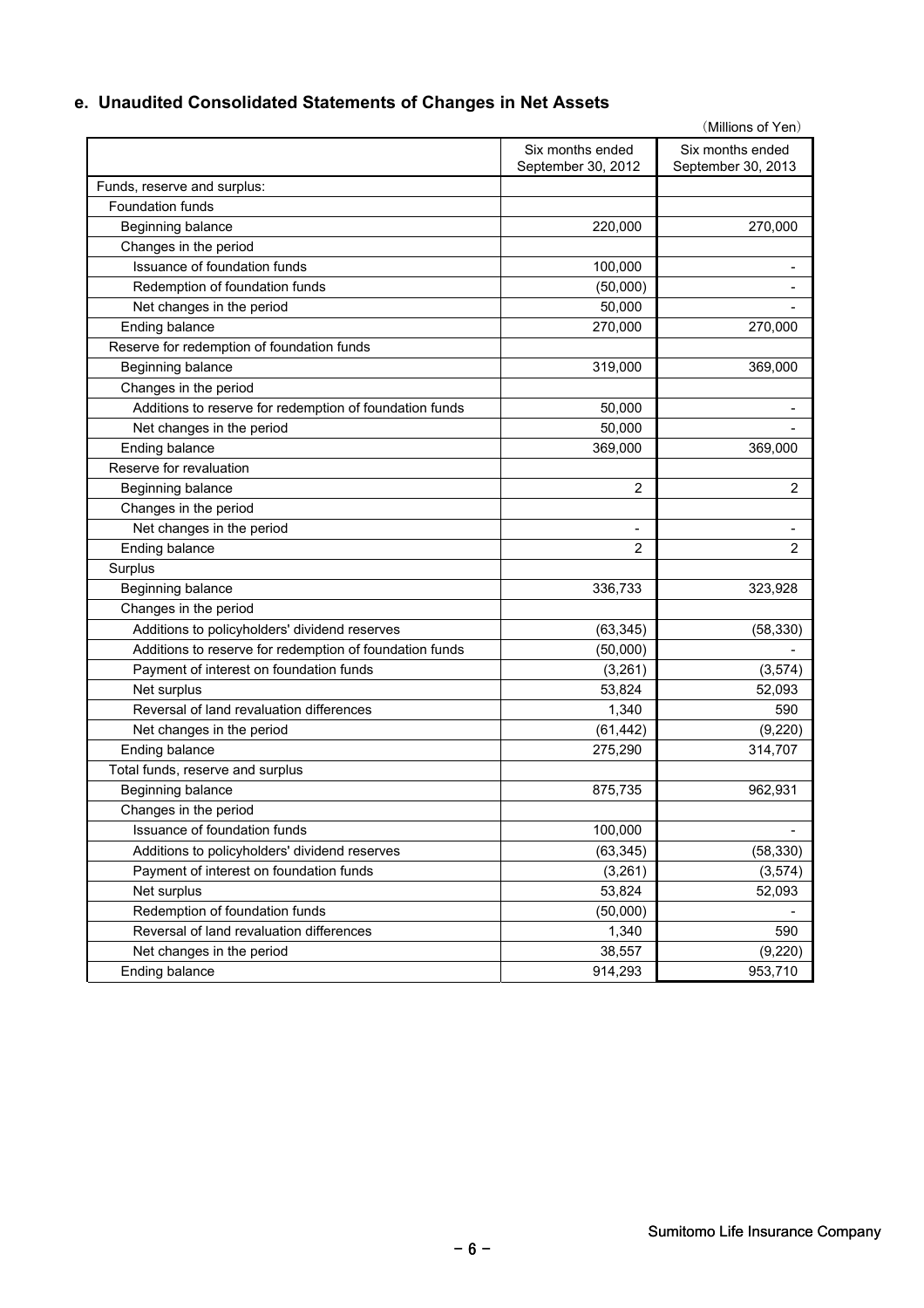# **e. Unaudited Consolidated Statements of Changes in Net Assets (continued)**

|                                                                            |                                        | (Millions of Yen)                      |
|----------------------------------------------------------------------------|----------------------------------------|----------------------------------------|
|                                                                            | Six months ended<br>September 30, 2012 | Six months ended<br>September 30, 2013 |
| Accumulated other comprehensive income(loss):                              |                                        |                                        |
| Net unrealized gains(losses) on available-for-sale securities              |                                        |                                        |
| Beginning balance                                                          | 107,364                                | 348,334                                |
| Changes in the period                                                      |                                        |                                        |
| Net changes, excluding funds, reserve and surplus                          | (38, 653)                              | 23,517                                 |
| Net changes in the period                                                  | (38, 653)                              | 23,517                                 |
| Ending balance                                                             | 68,710                                 | 371,852                                |
| Deferred unrealized gains(losses) on derivatives under hedge<br>accounting |                                        |                                        |
| Beginning balance                                                          | 59                                     |                                        |
| Changes in the period                                                      |                                        |                                        |
| Net changes, excluding funds, reserve and surplus                          | (23)                                   | -                                      |
| Net changes in the period                                                  | (23)                                   |                                        |
| Ending balance                                                             | 36                                     |                                        |
| Land revaluation differences                                               |                                        |                                        |
| Beginning balance                                                          | (97,069)                               | (93,037)                               |
| Changes in the period                                                      |                                        |                                        |
| Net changes, excluding funds, reserve and surplus                          | (1, 344)                               | (591)                                  |
| Net changes in the period                                                  | (1, 344)                               | (591)                                  |
| Ending balance                                                             | (98, 413)                              | (93, 628)                              |
| Foreign currency translation adjustments                                   |                                        |                                        |
| Beginning balance                                                          | (428)                                  | (345)                                  |
| Changes in the period                                                      |                                        |                                        |
| Net changes, excluding funds, reserve and surplus                          | 14                                     | 600                                    |
| Net changes in the period                                                  | 14                                     | 600                                    |
| Ending balance                                                             | (413)                                  | 254                                    |
| Total accumulated other comprehensive income(losses)                       |                                        |                                        |
| Beginning balance                                                          | 9,926                                  | 254,950                                |
| Changes in the period                                                      |                                        |                                        |
| Net changes, excluding funds, reserve and surplus                          | (40,006)                               | 23,526                                 |
| Net changes in the period                                                  | (40,006)                               | 23,526                                 |
| Ending balance                                                             | (30,079)                               | 278,477                                |
| Minority interests                                                         |                                        |                                        |
| Beginning balance                                                          | 4,270                                  | 3,212                                  |
| Changes in the period                                                      |                                        |                                        |
| Net changes, excluding funds, reserve and surplus                          | (591)                                  | 775                                    |
| Net changes in the period                                                  | (591)                                  | 775                                    |
| Ending balance                                                             | 3,679                                  | 3,988                                  |
| Total net assets                                                           |                                        |                                        |
|                                                                            |                                        |                                        |
| Beginning balance                                                          | 889,933                                | 1,221,094                              |
| Changes in the period                                                      |                                        |                                        |
| Issuance of foundation funds                                               | 100,000                                |                                        |
| Additions to policyholders' dividend reserves                              | (63, 345)                              | (58, 330)                              |
| Payment of interest on foundation funds                                    | (3,261)                                | (3,574)                                |
| Net surplus                                                                | 53,824                                 | 52,093                                 |
| Redemption of foundation funds                                             | (50,000)                               |                                        |
| Reversal of land revaluation differences                                   | 1,340                                  | 590                                    |
| Net changes, excluding funds, reserve and surplus                          | (40, 598)                              | 24,302                                 |
| Net changes in the period                                                  | (2,040)                                | 15,081                                 |
| Ending balance                                                             | 887,892                                | 1,236,176                              |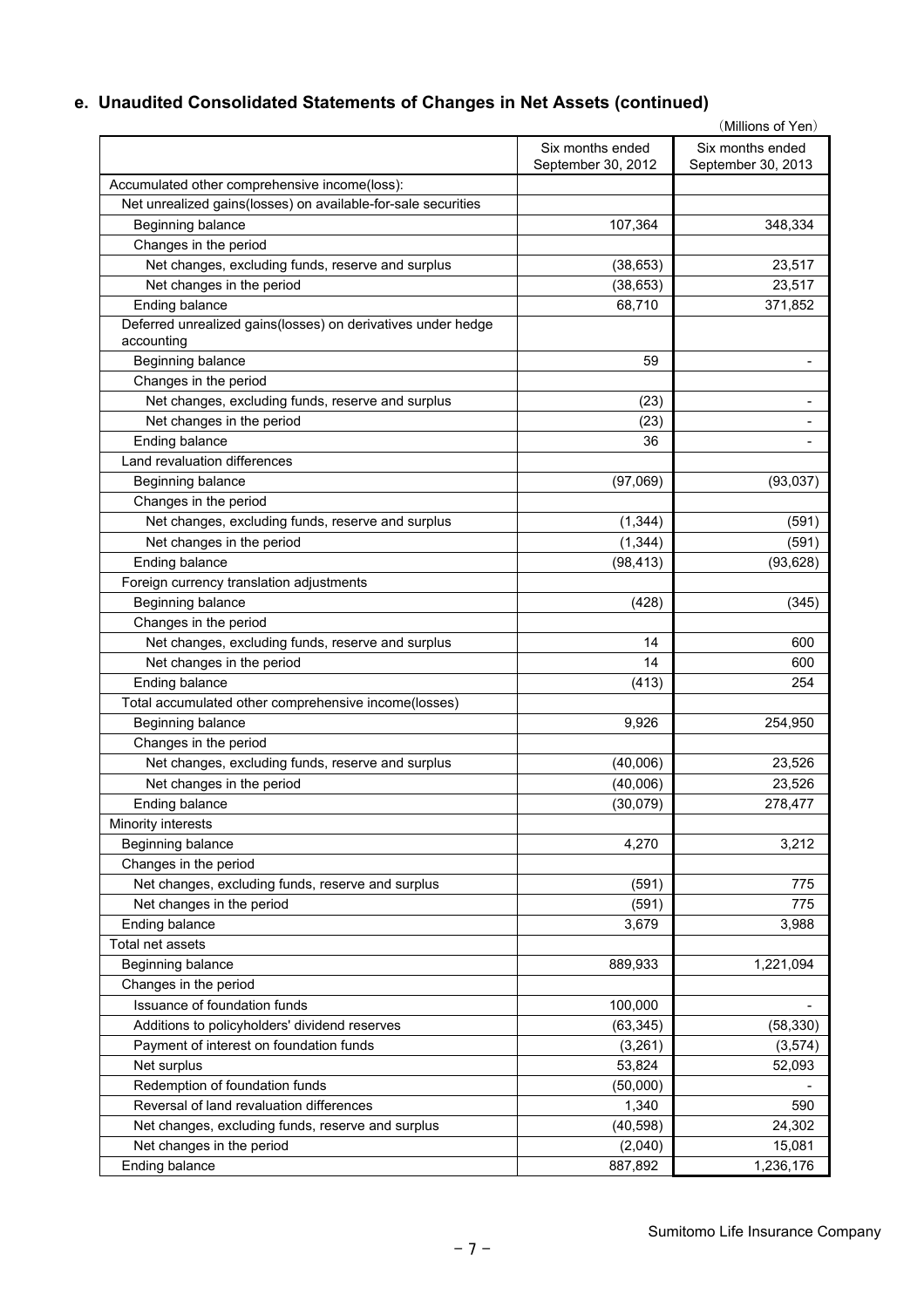### **Notes to the Unaudited Consolidated Financial Statements**

### **Policies of Presenting the Unaudited Consolidated Financial Statements for the Six Months Ended September 30, 2013**

#### 1. Consolidated subsidiaries

The number of consolidated subsidiaries was 12 as of September 30, 2013. The subsidiaries as of September 30, 2013 are listed as follows:

Medicare Life Insurance Co., Ltd. (Japan) Sumisei Building Management Co., Ltd. (Japan) Sumisei Bussan K.K. (Japan) Sumisei Business Service Co., Ltd. (Japan) Shinjuku Green Building Kanri K.K. (Japan) SUMISEI Harmony K.K. (Japan) Sumitomo Life Information Systems Co., Ltd. (Japan) CSS Co., Ltd. (Japan) SUMISEI Insurance Service Corporation (Japan) Izumi Life Designers Co., Ltd. (Japan) SUMISEI-Support & Consulting Co., Ltd. (Japan) Sumitomo Life Insurance Agency America, Inc. (U.S.A.)

#### 2. Affiliates

The number of affiliates accounted for by the equity method was 9 as of September 30, 2013. The major affiliates as of September 30, 2013 are listed as follows:

Sumitomo Mitsui Asset Management Company, Limited (Japan) Nippon Building Fund Management Ltd. (Japan) Japan Pension Navigator Co., Ltd. (Japan) Bao Viet Holdings (Vietnam)

Certain affiliates, including Japan Pension Service Co., Ltd., are excluded from the scope of equity method because of their immaterial effect, individually and in aggregate, on the consolidated net income and consolidated surplus.

3. Interim closing dates of consolidated subsidiaries

The interim closing dates of CSS Co., Ltd. and Sumitomo Life Insurance Agency America, Inc are September 25 and June 30, respectively.

The consolidated financial statements include the accounts of such subsidiaries as of their respective interim closing dates, with appropriate adjustments made for material transactions occurring between their respective interim closing dates and the date of the consolidated financial statements.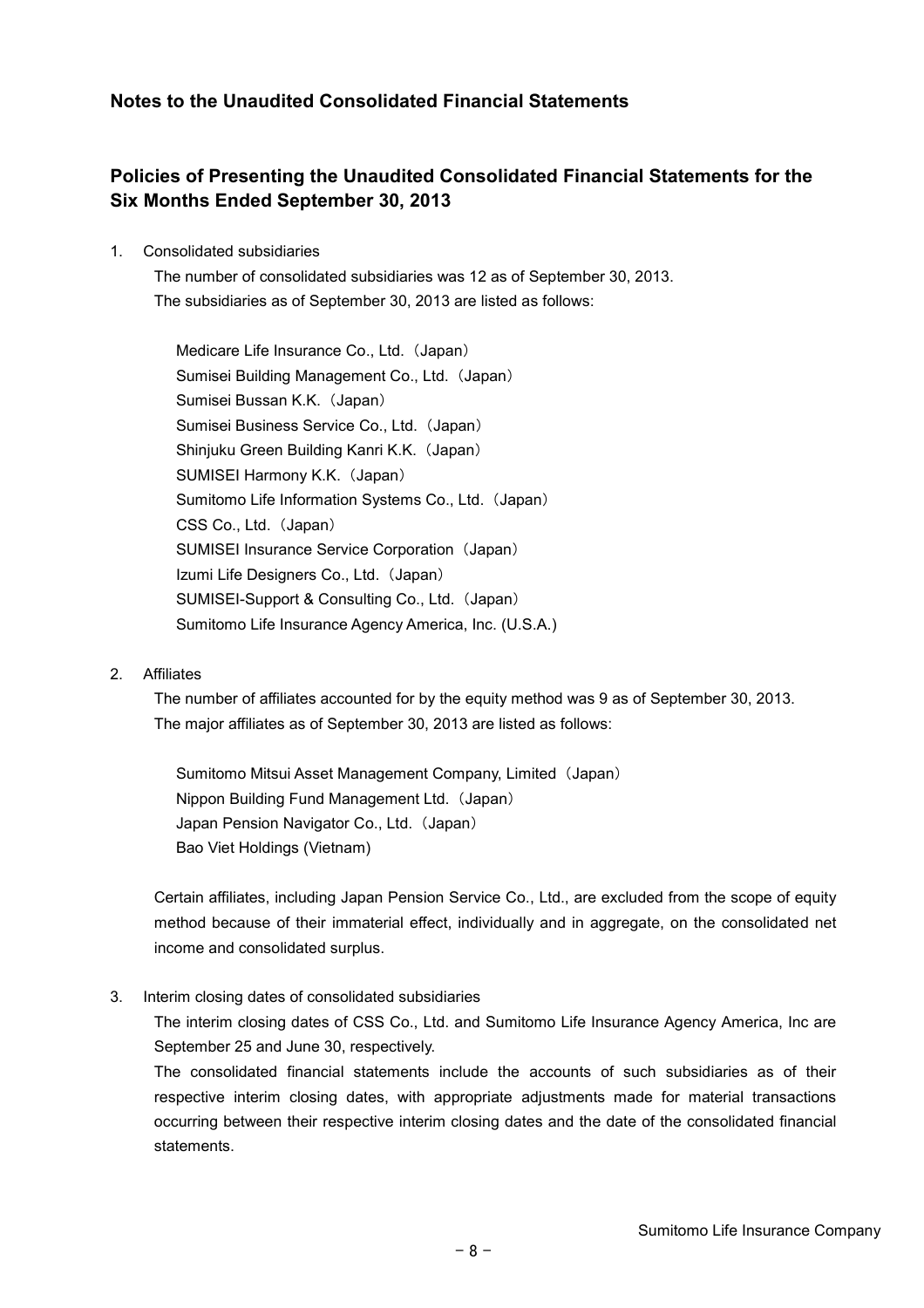### **Notes to the Unaudited Consolidated Balance Sheet as of September 30, 2013**

1. Securities held by Sumitomo Life Insurance Company ("the Company") are classified and accounted for as follows:

Trading securities are stated at market value on the balance sheet date. The cost of trading securities sold is calculated using the moving average method.

Held-to-maturity debt securities are stated at amortized cost and the cost of these securities sold is calculated using the moving average method. Amortization is calculated using the straight-line method.

Policy-reserve-matching bonds (refer to Note.2) are stated at amortized cost in accordance with Industry Audit Committee Report No. 21, "Temporary Treatment of Accounting and Auditing Concerning Policy-Reserve-Matching Bonds in the Insurance Industry ", issued by the Japanese Institute of Certified Public Accountants. The cost of these bonds sold is calculated using the moving average method and amortization is calculated using the straight-line method.

Investments in unconsolidated subsidiaries and affiliated companies (defined in Article 110 Clause 2 of the Insurance Business Act) are stated at cost.

Equity securities with readily determinable market values classified as available-for-sale securities are stated at market value which is determined as the average of the market value during the final month of the period ended September 30, 2013. Other available-for-sale securities with readily determinable market values are stated at market value on the balance sheet date. Available-for-sale securities for which determination of fair value is impracticable are stated mainly at cost.

The cost of these securities sold is calculated using the moving average method.

Certain demand deposits, monetary claims bought and securities in money-held-in-trusts deemed equivalent to investment in securities are stated using the same methods described above.

Unrealized gains and losses on available-for-sale securities are reported net of income taxes, as a separate component of Net Assets in the consolidated balance sheets.

- 2. With regard to debt securities held in order to match their duration to the duration of the corresponding subsections - segregated by type of insurance, remaining coverage period and investment policy - of the liabilities provided for future payments of insurance claims in individual insurance, individual annuities and group annuities, the Company classifies those securities as policy-reserve-matching bonds in accordance with Industry Audit Committee Report No. 21, "Temporary Treatment of Accounting and Auditing Concerning Policy-Reserve-Matching Bonds in the Insurance Industry", issued by the Japanese Institute of Certified Public Accountants.
- 3. The Company revalued certain parcels of land owned for operating use as of March 31, 2001, as permitted by the Act on Revaluation of Land. The difference in value before and after revaluation is directly included in Net Assets and presented

as Land revaluation differences, net of income taxes which is presented as Deferred tax liabilities for land revaluation in the consolidated balance sheets.

Revaluation method is stipulated in Article 3 Clause 3 of the Act on Revaluation of Land.

Pursuant to the provision of the Act on Revaluation of Land, the Company used the publicly announced appraisal value with certain adjustments (detailed in Article 2 Paragraph 1 of the Order for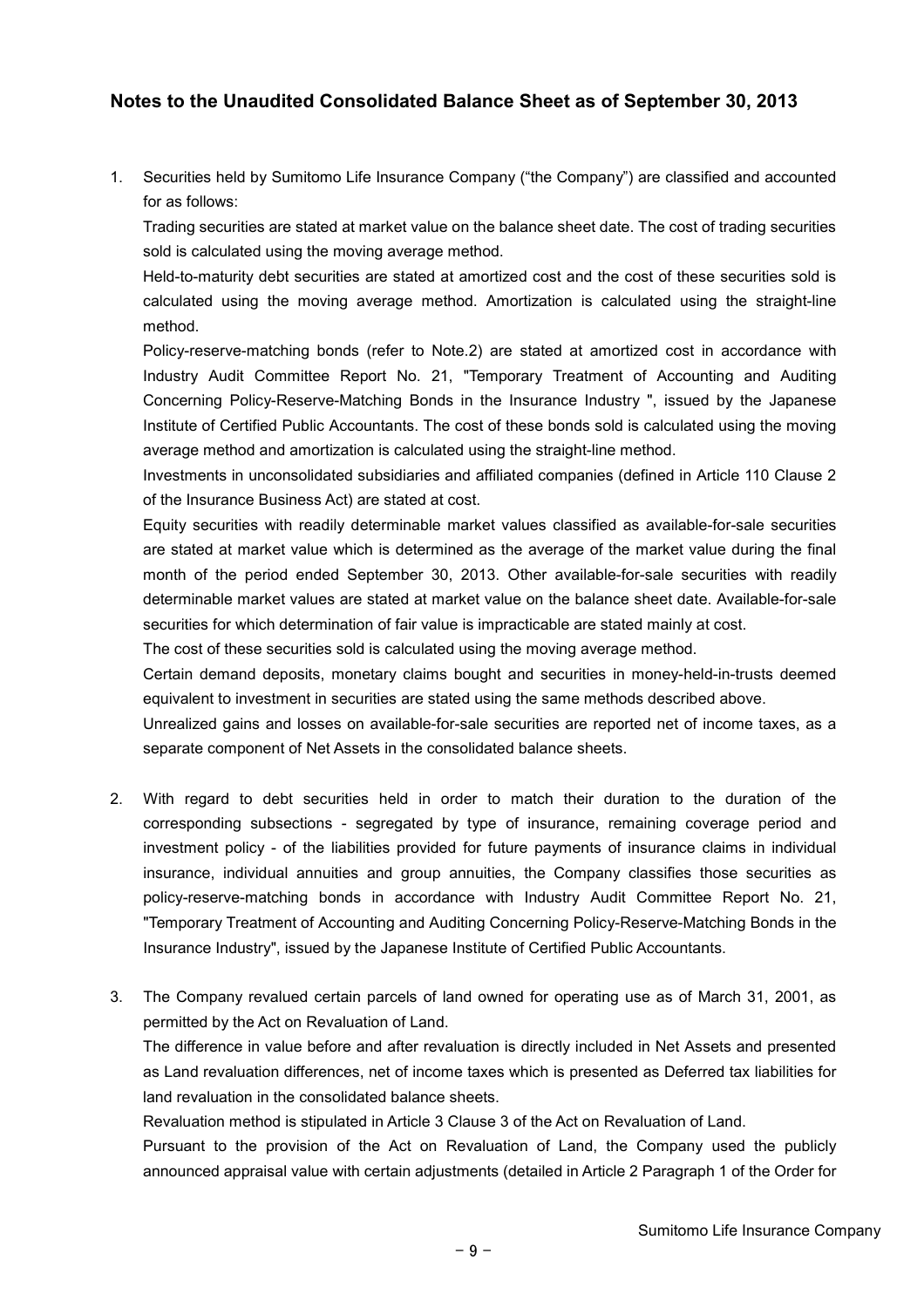Enforcement of the Act on Revaluation of Land (the "Order")) and appraisal value (detailed in Article 2 Paragraph 5 of the Order) for the revaluation.

- 4. Tangible fixed assets owned by the Company are depreciated as follows:
	- a. Buildings

Calculated using the straight-line method.

- b. Lease assets related to financial leases where ownership is not transferred Calculated using the straight-line method over the lease period.
- c. Other tangible fixed assets Calculated using the declining-balance method.
- 5. Assets and liabilities denominated in foreign currencies, except for investments in unconsolidated subsidiaries and affiliates, are translated into Japanese Yen at the exchange rates prevailing on the balance sheet date. Investments in unconsolidated subsidiaries and affiliates are translated into Japanese Yen at the exchange rates on the dates of acquisition.
- 6. The Company's allowance for possible loan losses is provided pursuant to its standards for self assessment of asset quality and internal rules for write-offs of loans and allowance for possible loan losses.

For loans to borrowers that are legally bankrupt (hereafter, "bankrupt borrowers") and for loans to borrowers that are not yet legally bankrupt but substantially bankrupt (hereafter, "substantially bankrupt borrowers"), an allowance is provided based on the total amount of the loans after deduction of charge-offs and any amounts expected to be collected through the disposal of collateral and the execution of guarantees. For loans to borrowers that are likely to become bankrupt (hereafter, "borrowers likely to become bankrupt"), an allowance is provided at the amount deemed necessary based on an overall solvency assessment, net of the expected collection by disposal of collateral and by executing guarantees. For other loans, an allowance is provided by multiplying the claim amount by an anticipated default rate calculated based on the Company's actual default experience for a certain period in the past.

All loans are assessed based on the Company's standards for the self-assessment of asset quality and the assessment results are reviewed by a department independent of the department that performs and is responsible for the self-assessment. The allowance for possible loan losses is provided based on the result of the assessment.

For loans to bankrupt borrowers and substantially bankrupt borrowers, the amount of loans exceeding the value of estimated recovery through disposal of collateral or execution of guarantees is deemed uncollectible and written off. The amount of loans written off for the period was ¥220 million.

An allowance for possible loan losses of the consolidated subsidiaries is provided pursuant to their standards for self-assessment of asset quality and internal rules for write-offs of loans and allowance for possible loan losses which each consolidated subsidiary sets and maintains consistently with those of the Company.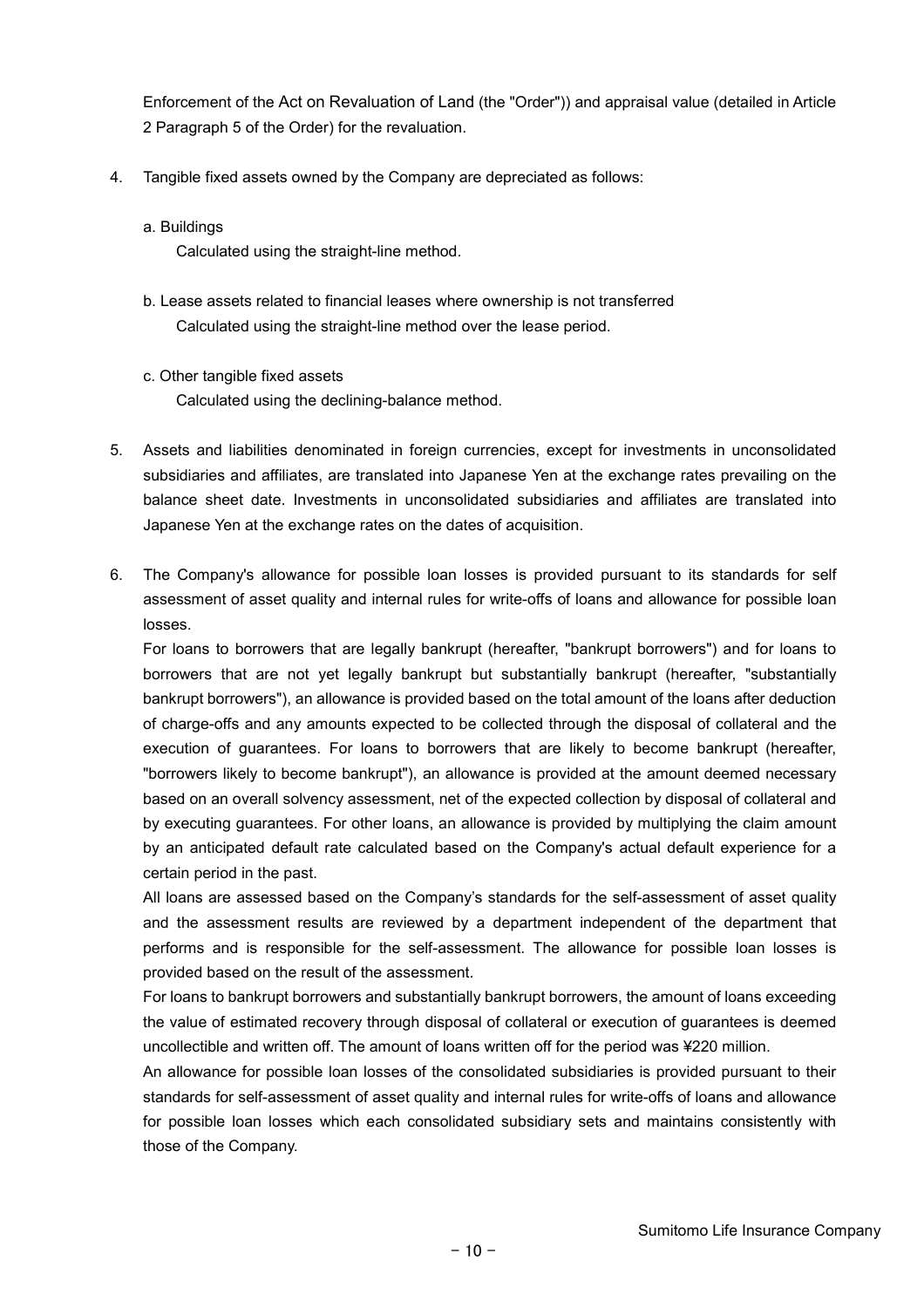- 7. Accrued retirement benefits of the Company, supposed to be incurred as of September 30, 2013, are provided based on the projected benefit obligations and pension assets as of March 31, 2014 in accordance with the accounting standards for retirement benefits ("Statement on Establishing Accounting Standards for Retirement Benefits").
- 8. Effective April 1, 2008, the Company started to recognize the leased assets and the related obligations for finance lease transactions pursuant to "Accounting Standard for Lease Transactions" (ASBJ Statement No. 13). However, certain finance leases not transferring ownership with the lease terms commenced prior to April 1, 2008 are accounted for as operating leases.
- 9. Under accounting principles generally accepted in Japan ("Japanese GAAP"), several hedge accounting models are allowed.

Two fundamental approaches are the deferred hedge method and the fair value hedge method.

Under the fair value hedge method, which is allowed only with respect to available-for-sale securities being the hedged item, gains and losses on changes in fair value of the hedging instrument are recognized in earnings together with the corresponding gains or losses of the hedged item attributable to the risk being hedged.

In addition, for certain derivative instruments, exceptional treatments are permitted under Japanese GAAP.

Assets and liabilities denominated in foreign currencies and hedged by foreign exchange forward contracts and currency swaps are allowed to be translated at the foreign exchange rate stipulated in the forward contracts and the currency swap agreements. Accordingly, the foreign exchange forward contracts and the currency swaps used as hedging instruments are not recognized as an asset or liability measured at fair value either at the initial recognition or subsequent reporting dates (the allocation method).

Interest rate swaps that qualify for hedge accounting and meet specific matching criteria are not remeasured at fair value, but the net paid or received under the swap agreements is recognized and included in interest expense or income of hedged items (the exceptional method).

The Company adopts mainly the fair value hedge method or the allocation method to hedge foreign currency risks of assets and liabilities denominated in foreign currencies.

The Company also adopts the exceptional method to hedge interest rate risk primarily of floating rate loans.

Hedge effectiveness is assessed by comparing the cumulative changes in fair values or cash flows of the hedged item and the hedging instrument.

- 10. Derivatives are stated at fair value.
- 11. Reserve for price fluctuation is calculated pursuant to the provisions of Article 115 of the Insurance Business Act.
- 12. National and local consumption taxes of the Company are accounted for using the tax-excluded method. Non-deductible consumption taxes are recognized as expenses for the period, except for those relating to purchases of depreciable fixed assets which are not charged to expense but deferred as other assets and amortized over a five-year period on the straight-line basis pursuant to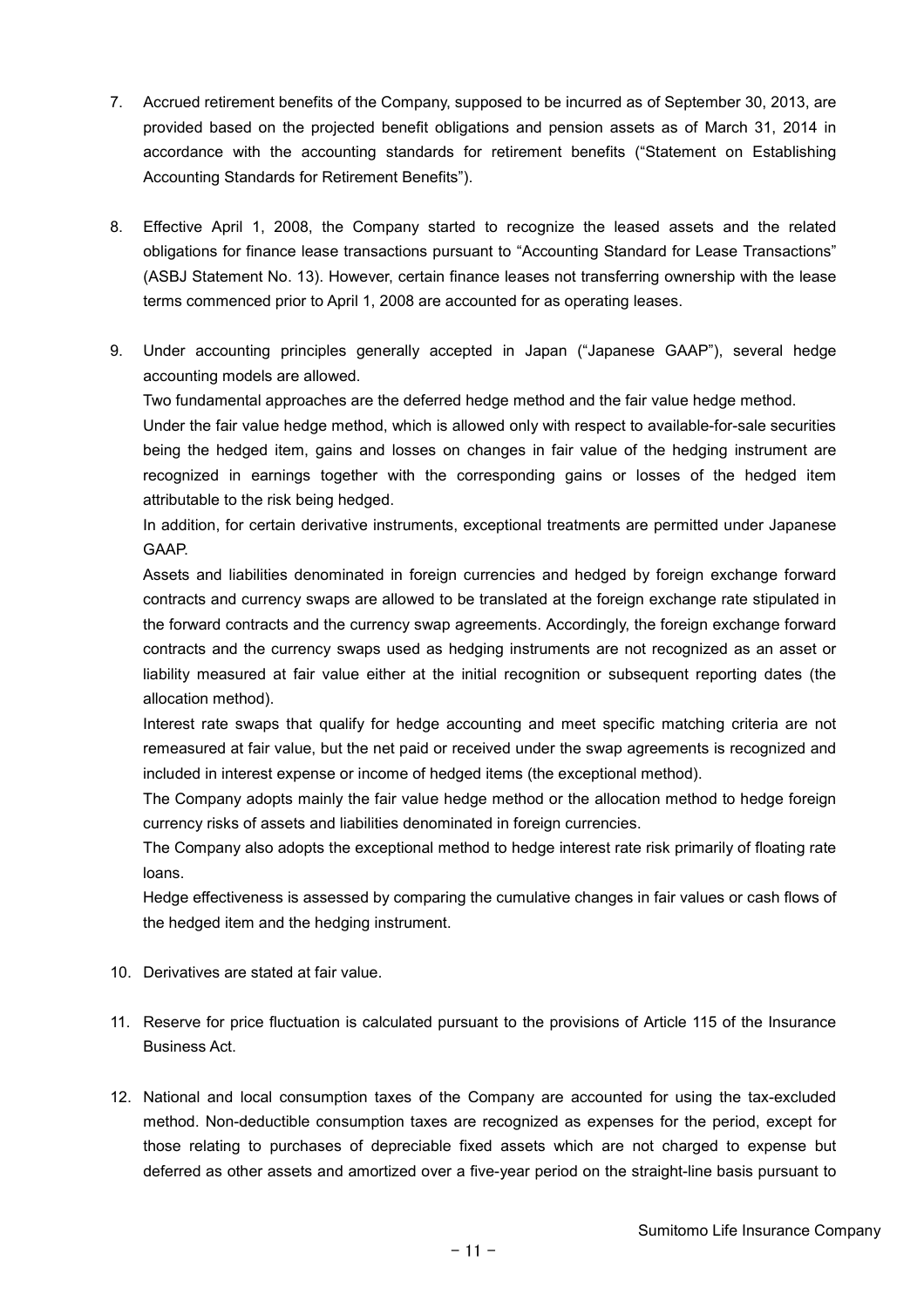the Corporation Tax Act.

- 13. Policy reserves of the Company are provided pursuant to Article 116 of the Insurance Business Act. Premium reserves, a main component of policy reserves, are calculated according to the following method:
	- ⅰ) For contracts that are subject to the standard policy reserve requirements, the premium reserve is calculated pursuant to the method stipulated by the Commissioner of Financial Services Agency (Ministry of Finance Notification No. 48, in 1996).
	- ⅱ) For contracts that are not subject to the standard policy reserve requirements, premium reserve is calculated using the net level premium method.

The Company changed its accounting policy for premium reserves for existing individual annuity contracts whose annuity payments commenced on or after April 1, 2006, effective from the year ended March 31, 2007, as follows:

The difference arising by applying the calculation basis determined by the Commissioner of Financial Services Agency (Ministry of Finance Notification No. 48 in 1996) to individual annuity contracts, assuming that the date of commencement of an annuity payment is the date of the annuity contract, has also been provided for by the Company.

The life insurance standard life table 2007 for after commencement of annuity payment is used for the assumed rate of mortality in the above calculation.

- 14. Capitalized software for internal use owned by the Company (included in Intangible fixed assets as of September 30, 2013) is amortized using the straight-line method over the estimated useful lives.
- 15. The corporate income taxes and inhabitant taxes of the Company for the period are calculated based on the assumption of additions to policyholders' dividend reserves and payment of interest on foundation funds due to appropriation of surplus in the current fiscal year.
- 16. The following table summarizes the carrying amounts in the consolidated balance sheet and the fair values of financial instruments as of September 30, 2013 together with their differences.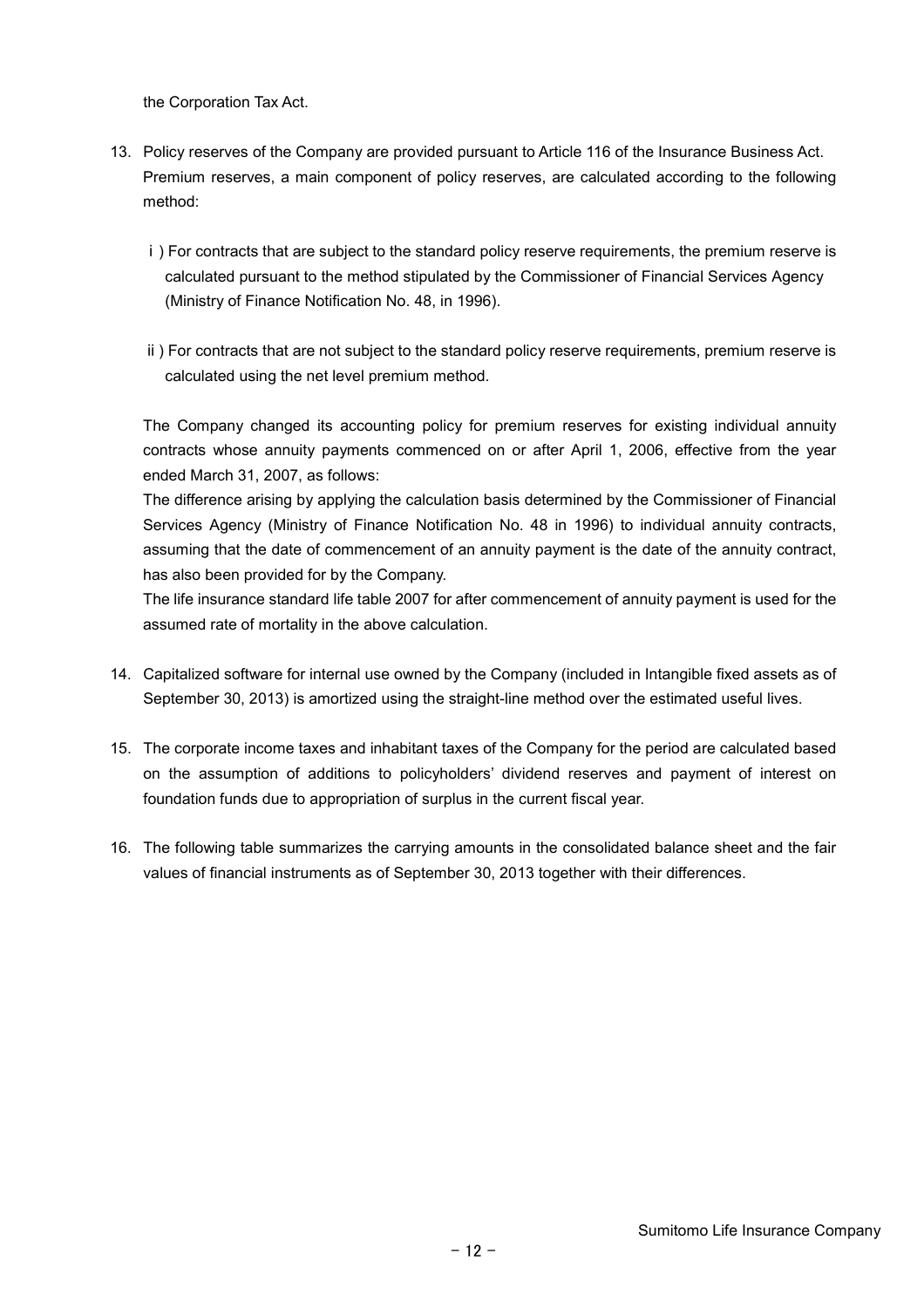|                                                                        |                                |            | Millions of Yen   |
|------------------------------------------------------------------------|--------------------------------|------------|-------------------|
|                                                                        | <b>Balance sheet</b><br>amount | Fair value | <b>Difference</b> |
| Cash and deposits                                                      | ¥124,431                       | ¥124,431   | ¥                 |
| [Available-for-sale securities] * <sup>1</sup>                         | [34,998]                       | [34,998]   |                   |
| Call loans                                                             | 244,300                        | 244,300    |                   |
| Monetary claims bought                                                 | 305,135                        | 307,147    | 2,012             |
| [Available-for-sale securities] * <sup>1</sup>                         | [259, 376]                     | [259, 376] |                   |
| Securities * <sup>2</sup>                                              | 21,417,352                     | 22,436,694 | 1,019,341         |
| <b>Trading securities</b>                                              | 2,789,722                      | 2,789,722  |                   |
| Held-to-maturity debt securities                                       | 1,922,323                      | 2,092,247  | 169,924           |
| Policy-reserve-matching bonds                                          | 11,009,963                     | 11,871,323 | 861,359           |
| Investments in unconsolidated subsidiaries<br>and affiliated companies | 33,173                         | 21,230     | (11, 943)         |
| Available-for-sale securities                                          | 5,662,170                      | 5,662,170  |                   |
| Loans                                                                  | 2,571,271                      |            |                   |
| Allowance for possible loan losses *3                                  | (1,699)                        |            |                   |
|                                                                        | 2,569,572                      | 2,646,980  | 77,408            |
| Corporate bonds                                                        | 99,480                         | 99,255     | (224)             |
| Payables under securities borrowing<br>transactions                    | 548,018                        | 548,018    |                   |
| Long-term debt                                                         | 222,500                        | 227,140    | 4,640             |
| Derivative transactions *4                                             | (278, 364)                     | (278, 364) |                   |
| Hedge accounting not applied                                           | (37, 292)                      | (37, 292)  |                   |
| Hedge accounting applied                                               | (241, 071)                     | (241, 071) |                   |

\*1 Available-for-sale securities are shown in parenthesis.

\*2 This table does not include financial instruments for which fair values are not practically determinable, such as unlisted securities.

The consolidated balance sheet amount of these securities was ¥581,599 million as of September 30, 2013.

- \*3 The allowance for possible loan losses earmarked for loans is deducted from the carrying amount of loan.
- \*4 Debits and credits arising from derivative transactions are netted, and the net credit position is shown in parenthesis.

Note.1: Valuation methods for financial instruments

#### **Assets**

1) Cash and deposits and call loans

In principle, the book value is deemed as the fair value.

As for certain deposits regarded as securities pursuant to "Accounting Standards for Financial Instruments" (ASBJ Statement No. 10), fair value is measured based on the closing market price on the balance sheet date.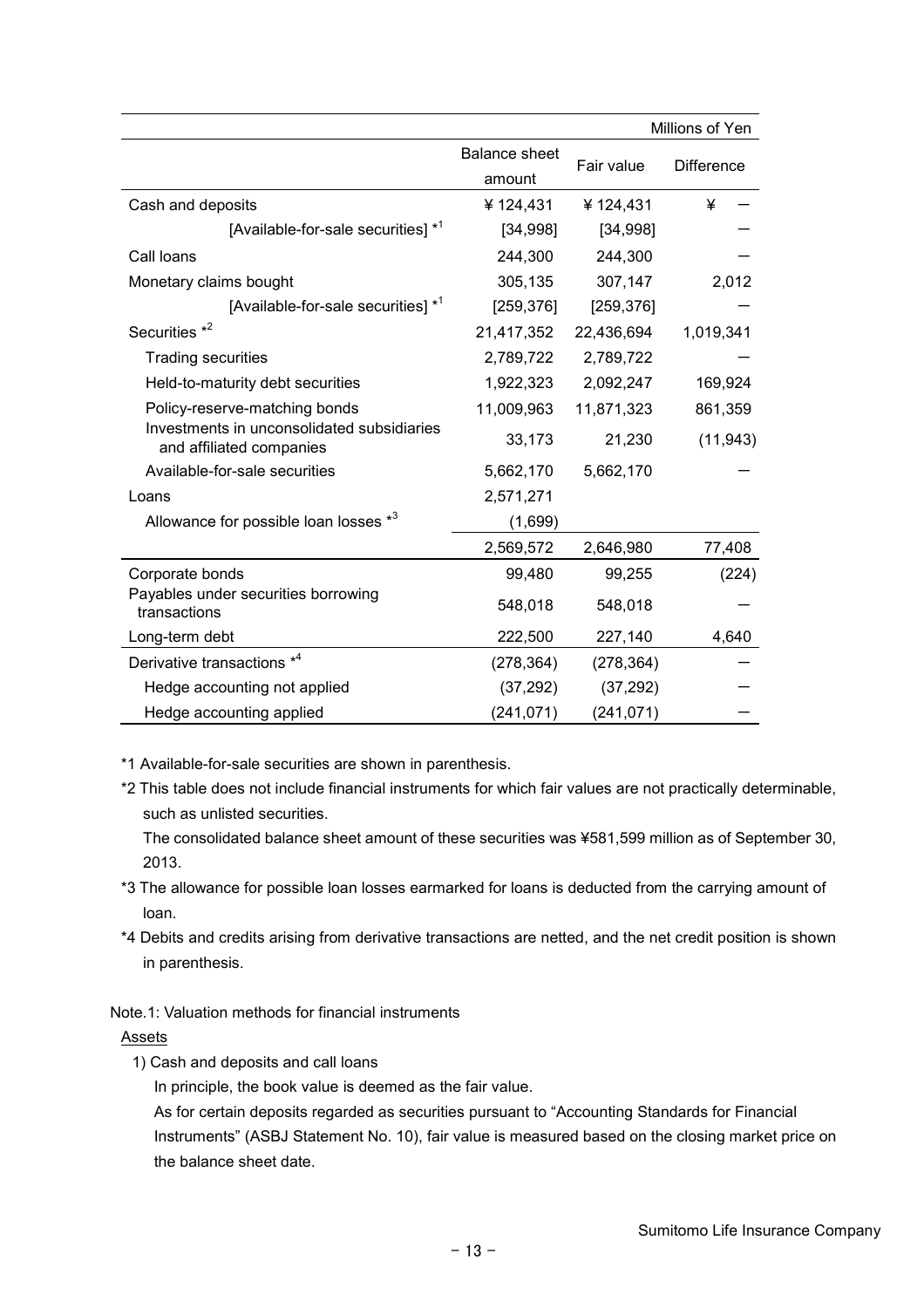2) Monetary claims bought

Fair value is measured based on the closing market price on the balance sheet date.

3) Securities

As for stocks with market prices, fair value is measured based on the average market price during the final month of the period.

As for the other securities with market prices, fair value is measured based on the closing market price on the balance sheet date.

#### 4) Loans

As for policy loans, the book value is deemed as the fair value since the book value approximates the fair value, considering that the loan amount is limited within surrender value with no contractual maturity and given their estimated repayment period and interest rate terms.

As for general loans, the fair value is measured mainly as the present value of estimated future cash flows from the loan.

With regard to loans to debtors that are legally or substantially bankrupt and doubtful debtors, the fair values are, in principle, measured as the carrying amounts less the allowance for possible loan losses.

#### Liabilities

1) Corporate bonds

Fair value is measured based on the closing market price on the balance sheet date.

2) Payables under securities borrowing transactions

The book value is deemed as the fair value since the fair value approximates the book value.

3) Long-term borrowings

As for the fair value of long-term borrowings, the fair value is measured as the present value of estimated future cash flows.

#### Derivative transactions

Fair value is measured based on the closing market price on the balance sheet date.

The fair values of foreign currency forward contracts and currency swaps accounted for by the allocation method are included in the fair values of related securities and corporate bonds since they are accounted for with considering them as integrated transactions.

The fair values of certain interest rate swaps accounted for by the exceptional method are included in the fair values of related loans since they are accounted for with considering them as integrated transactions.

Note.2: Matters related to securities, including certain deposits regarded as securities pursuant to "Accounting Standards for Financial Instruments" (ASBJ Statement No. 10).

The following tables show the carrying amounts in the consolidated balance sheet, the fair values and their differences of held-to-maturity securities and policy-reserve-matching bonds as of September 30,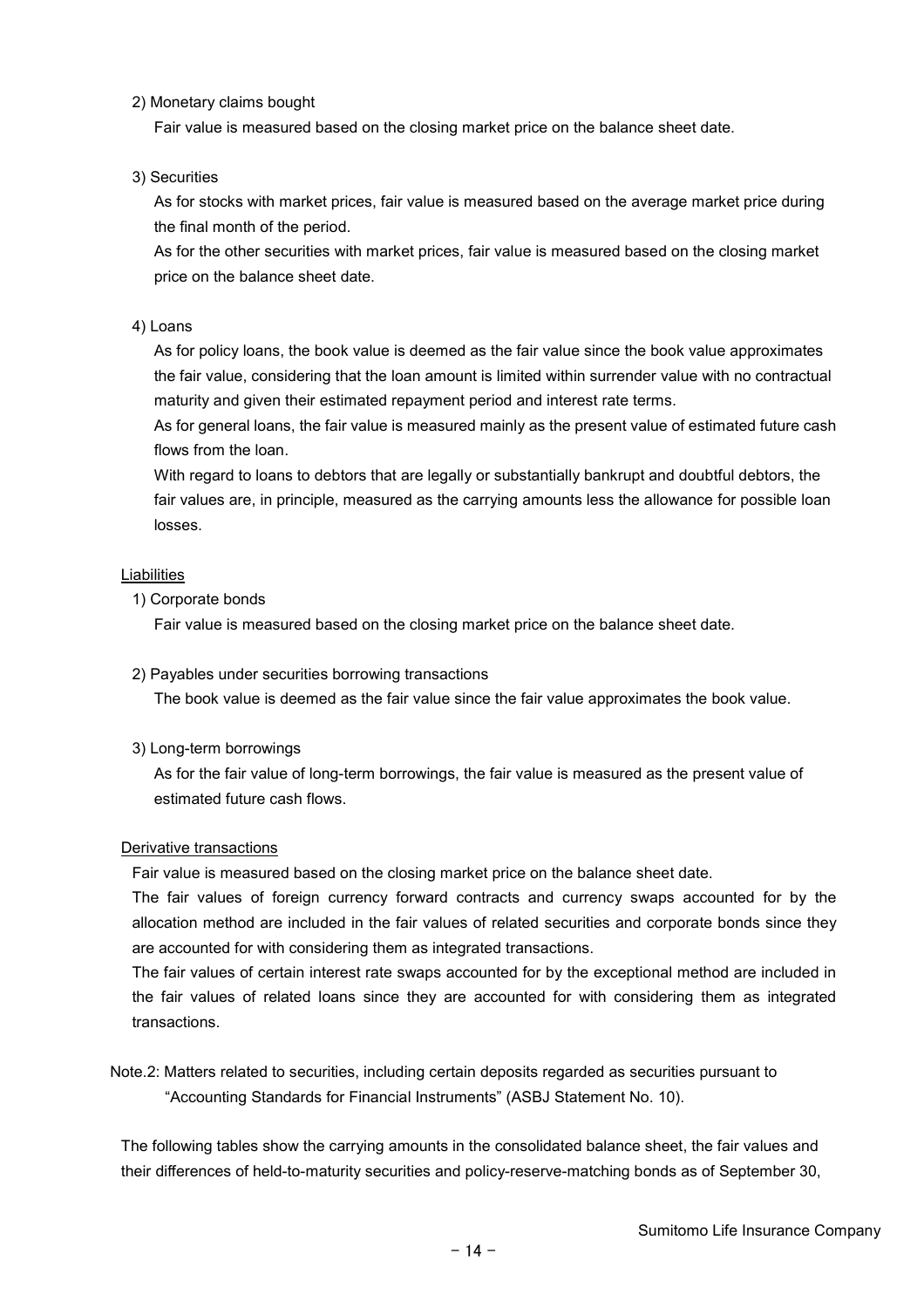#### 2013.

### **1) Held-to-maturity debt securities**

|                                    |                               |                         |            | Millions of Yen   |
|------------------------------------|-------------------------------|-------------------------|------------|-------------------|
|                                    | type                          | Balance sheet<br>amount | Fair value | <b>Difference</b> |
| Fair value exceeds                 | <b>Bonds</b>                  | ¥559,077                | ¥ 579,817  | 20,739<br>¥       |
| the balance sheet<br>amount        | Foreign securities<br>(bonds) | 1,328,927               | 1,478,594  | 149,666           |
| Fair value does not                | <b>Bonds</b>                  | 34,317                  | 33,835     | (481)             |
| exceed the balance<br>sheet amount | Foreign securities<br>(bonds) |                         |            |                   |
|                                    | Total                         | 1,922,323               | 2,092,247  | 169.924           |

### **2) Policy-reserve-matching bonds**

|                                    |                               |                                |                         | Millions of Yen |
|------------------------------------|-------------------------------|--------------------------------|-------------------------|-----------------|
|                                    | type                          | <b>Balance sheet</b><br>amount | Fair value              | Difference      |
| Fair value exceeds                 | <b>Bonds</b>                  |                                | ¥10,508,352 ¥11,370,383 | ¥862,031        |
| the balance sheet<br>amount        | Foreign securities<br>(bonds) | 93,932                         | 98,739                  | 4,807           |
| Fair value does not                | <b>Bonds</b>                  | 396,812                        | 391,552                 | (5,259)         |
| exceed the balance<br>sheet amount | Foreign securities<br>(bonds) | 10.864                         | 10.646                  | (218)           |
|                                    | Total                         | 11,009,963                     | 11,871,323              | 861,359         |

The following tables show the acquisition costs (or amortized costs), the carrying amounts in the consolidated balance sheet and their differences of available-for-sale securities as of September 30, 2013.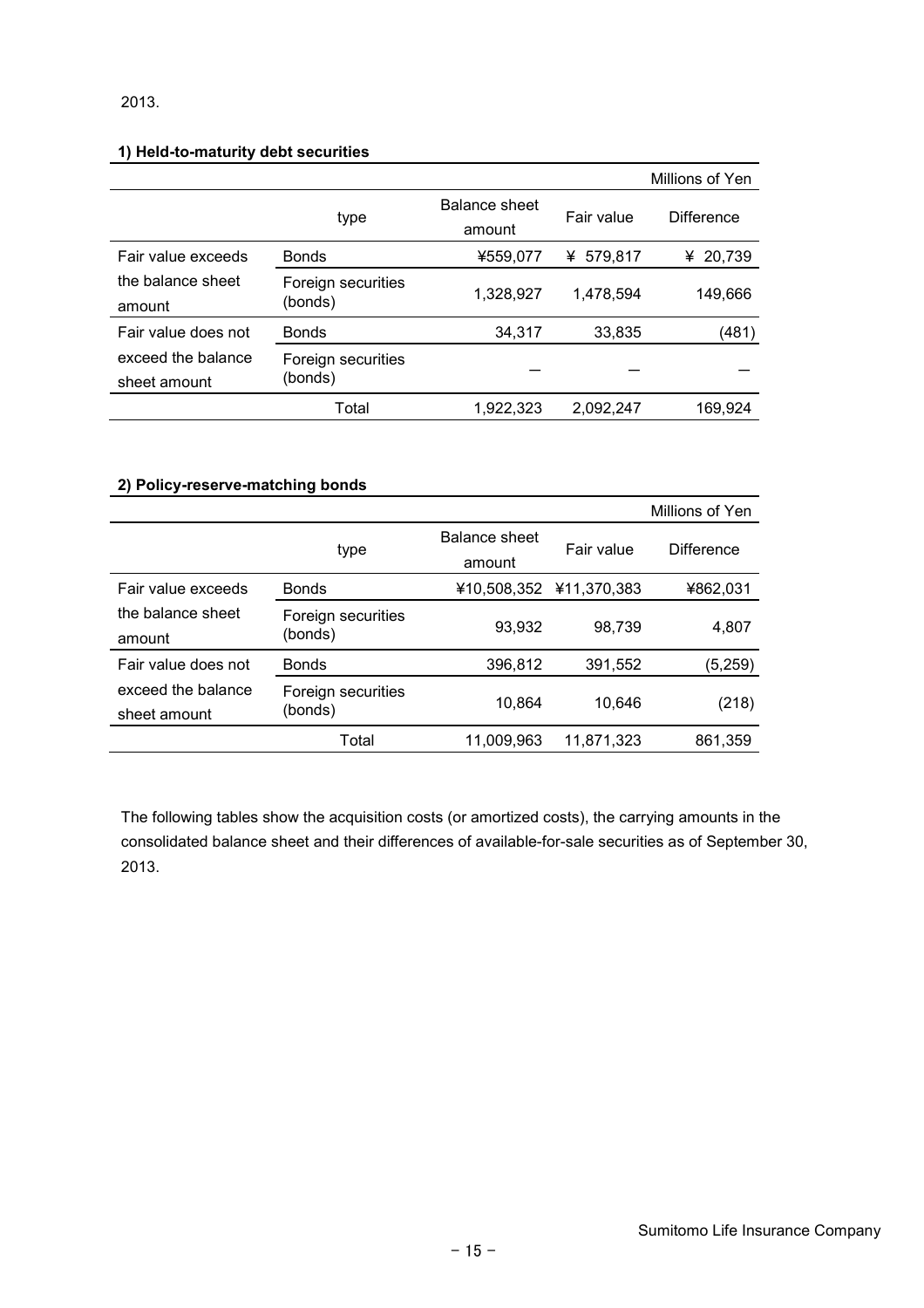#### **3) Available-for-sale securities**

|                      |                                       |                   |                | Millions of Yen   |
|----------------------|---------------------------------------|-------------------|----------------|-------------------|
|                      |                                       | Acquisition costs | <b>Balance</b> |                   |
|                      | <b>Type</b>                           | or amortized      | sheet          | <b>Difference</b> |
|                      |                                       | costs             | amount         |                   |
|                      | Negotiable certificates<br>of deposit |                   |                |                   |
| <b>Balance sheet</b> | Monetary claims<br>bought             | ¥ 202,875         | ¥ 214,882      | ¥12,006           |
| amount exceeds       | <b>Bonds</b>                          | 808,035           | 828,575        | 20,539            |
| acquisition costs    | <b>Stocks</b>                         | 568,920           | 931,612        | 362,692           |
| or amortized         | Foreign securities                    | 2,658,893         | 2,833,705      | 174,811           |
| costs                | Foreign bonds                         | 2,658,243         | 2,832,983      | 174,740           |
|                      | Other foreign<br>securities           | 650               | 721            | 70                |
|                      | Other securities                      | 14,833            | 24,069         | 9,235             |
|                      | Negotiable certificates<br>of deposit | 35,000            | 34,998         | (1)               |
| <b>Balance sheet</b> | Monetary claims<br>bought             | 44,496            | 44,494         | (2)               |
| amount does not      | <b>Bonds</b>                          | 61,886            | 61,574         | (312)             |
| exceed acquisition   | <b>Stocks</b>                         | 201,062           | 174,178        | (26, 884)         |
| costs or amortized   | Foreign securities                    | 823,624           | 802,548        | (21,076)          |
| costs                | Foreign bonds                         | 816,935           | 796,914        | (20, 021)         |
|                      | Other foreign<br>securities           | 6,688             | 5,633          | (1,055)           |
|                      | Other securities                      | 6,802             | 5,907          | (894)             |
|                      | Total                                 | 5,426,432         | 5,956,545      | 530,113           |

- 17. As of September 30, 2013, the note of fair value of investment and rental property is omitted since there were no significant changes in the balance sheet amounts and fair values of investment and rental properties from the end of the previous fiscal year.
- 18. As of September 30, 2013, the aggregate amount of risk-monitored loans, which was comprised of (1) loans to bankrupt borrowers, (2) loans in arrears, (3) loans in arrears for three months or longer, and (4) restructured loans, was ¥1,587 million.

The aggregate amount of loans to bankrupt borrowers was nil and loans in arrears was ¥1,309 million. The amount of loans deemed uncollectible and directly deducted from the loans in the consolidated balance sheet was ¥40 million for loans in arrears.

Loans to bankrupt borrowers represent the loans on which interest is not accrued due to unlikeliness of repayment of principal or interest resulting from delinquency of principal or interest for a certain period or other reasons ("non-accrual loans") and also meet the conditions stipulated in Article 96 Paragraph 1 Item 3 and 4 of Order for Enforcement of the Corporation Tax Act (Cabinet Order No. 97 of 1965). Loans in arrears represent non-accrual loans excluding the loans to bankrupt borrowers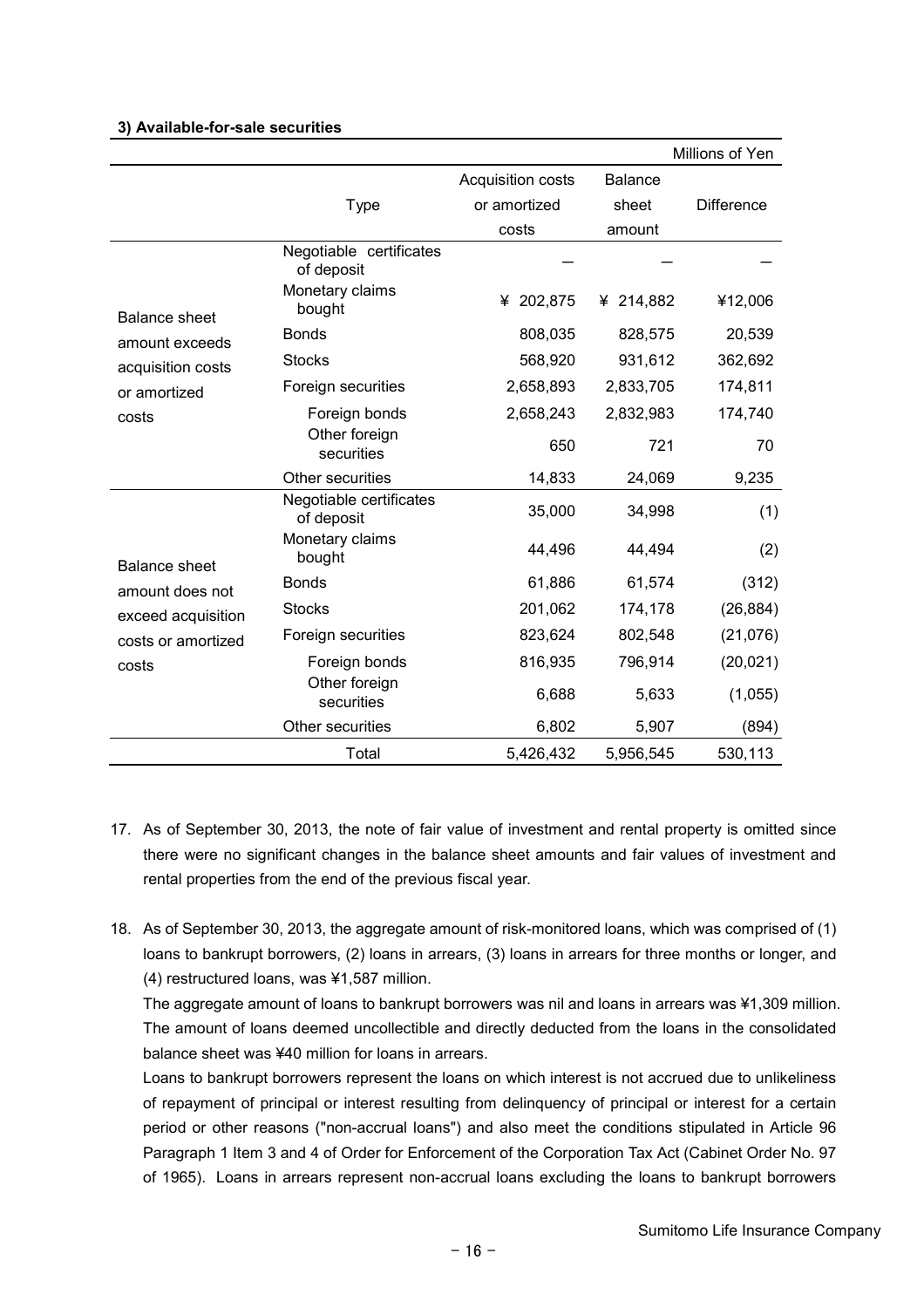(defined in the above) and loans of which interest payments are postponed in order to support these borrowers recovering from financial difficulties. Loans in arrears also include the non-accrual loans to borrowers classified as "borrowers substantially bankrupt" or "borrowers likely to become bankrupt" in the self-assessment of asset quality.

The amount of loans in arrears for three months or longer was nil.

Loans in arrears for three months or longer represent the loans on which payments of principal or interest are past due over three months from the day following the contractual due date.

Loans in arrears for three months or longer do not include loans classified as loans to bankrupt borrowers or loans in arrears.

The amount of restructured loans was ¥277 million.

Restructured loans represent the loans which have been restructured to provide relief to the borrowers by reducing or waiving interest payments, by rescheduling repayments of principal or payments of interest, or by waiving claims for borrowers in order to support their recovery from financial difficulties. Restructured loans do not include loans classified as loans in arrears for three months or longer, loans in arrears or loans to bankrupt borrowers.

- 19. The total amount of assets held in separate accounts defined in Article 118 of the Insurance Business Act was ¥2,946,141 million as of September 30, 2013. The amount of separate account liabilities was the same as this figure.
- 20. Changes in policyholders' dividend reserves for the period ended September 30, 2013 were as follows:

|                                                         | Millions of Yen |
|---------------------------------------------------------|-----------------|
| Balance at the beginning of the<br>period               | ¥ 291,521       |
| Transfer from surplus in the previous<br>fiscal year    | 58,330          |
| Dividend payments to policyholders<br>during the period | (37, 591)       |
| Interest accrued during the period                      | 218             |
| Balance at the end of the period                        | ¥312.478        |

- 21. Assets pledged as collateral were securities in the amount of ¥524,467 million as of September 30, 2013.
- 22. Securities loaned under security lending agreements amounted to ¥818,600 million as of September 30, 2013.
- 23. The amount of loan commitments outstanding was ¥8,172 million as of September 30, 2013.
- 24. As of September 30, 2013, corporate bonds in liabilities are foreign currency-denominated subordinated bonds, the repayments of which are subordinated to other obligations.
- 25. As of September 30, 2013, other liabilities included subordinated debt of ¥222,500 million, the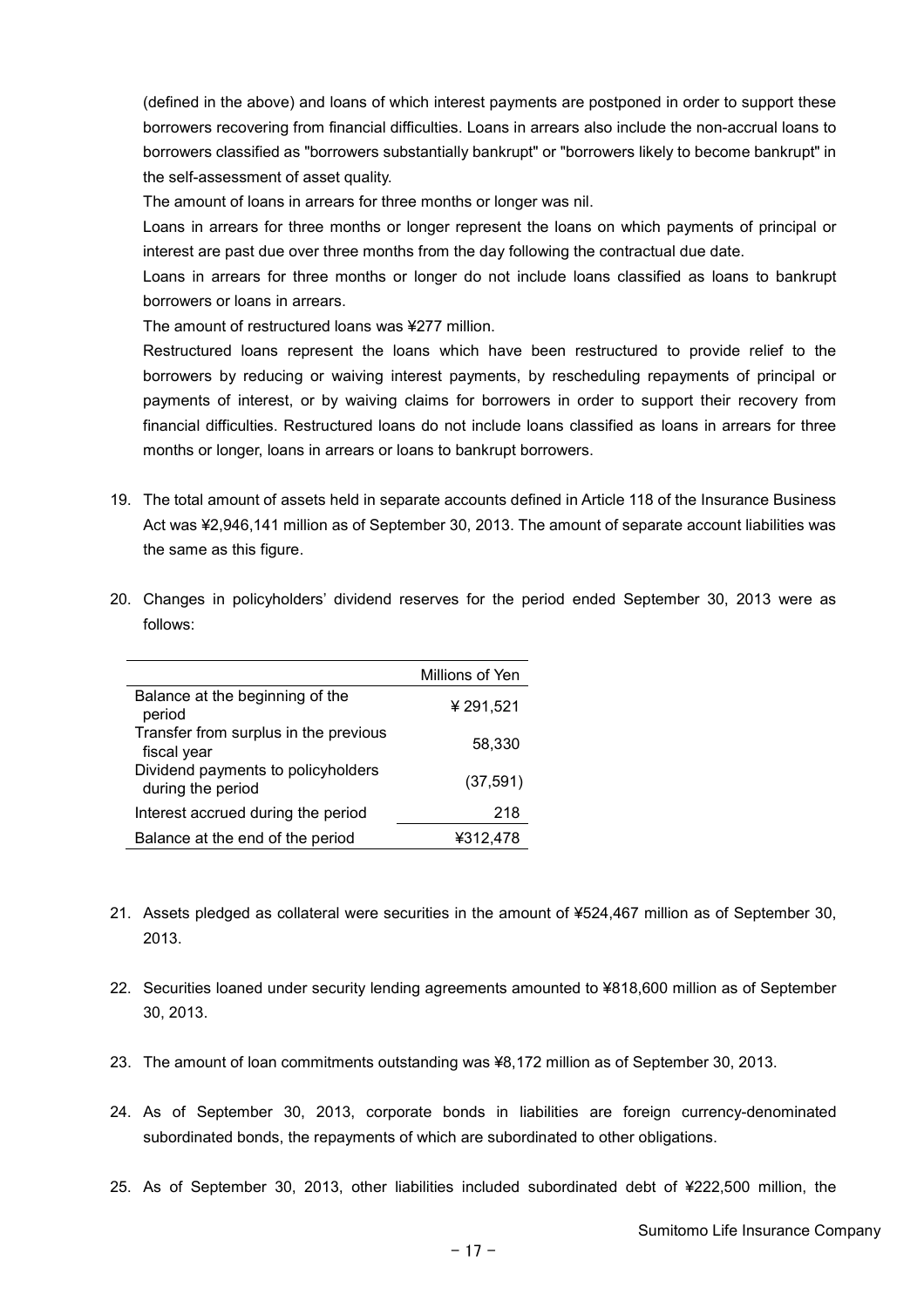repayments of which are subordinated to other obligations, and payables under securities borrowing transactions of ¥548,018 million.

26. The Company estimated future contributions to the Life Insurance Policyholders Protection Corporation in the amount of ¥44,036 million as of September 30, 2013, pursuant to Article 259 of the Insurance Business Act.

These contributions are recognized as operating expenses when they are made.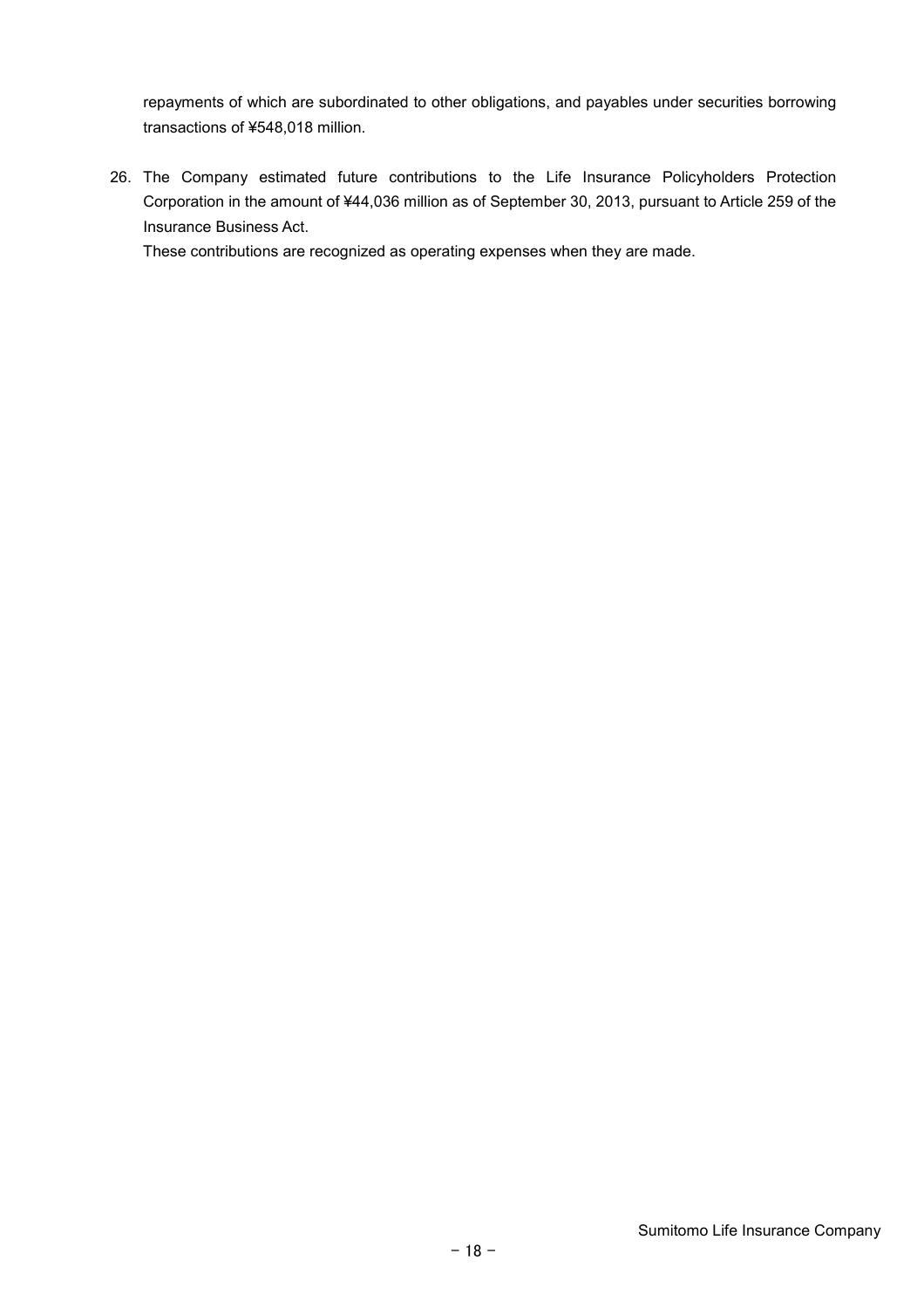### **Notes to the Unaudited Consolidated Statement of Income for the Six Months Ended September 30, 2013**

1. Major components of gains on sales of securities were as follows:

|                                                       | Millions of Yen |  |  |  |  |
|-------------------------------------------------------|-----------------|--|--|--|--|
| Domestic bonds including<br>national government bonds | ¥ $1.223$       |  |  |  |  |
| Domestic stocks                                       | 227             |  |  |  |  |
| Foreign securities                                    | 31.677          |  |  |  |  |

Major components of losses on sales of securities were as follows:

|                                                       | Millions of Yen |       |  |
|-------------------------------------------------------|-----------------|-------|--|
| Domestic bonds including<br>national government bonds |                 |       |  |
| Domestic stocks                                       |                 |       |  |
| Foreign securities                                    |                 | 1.107 |  |

Major components of losses on valuation of securities were as follows:

|                 | Millions of Yen |  |  |  |
|-----------------|-----------------|--|--|--|
| Domestic stocks |                 |  |  |  |

2. The details of the impairment losses on fixed assets of the Company are as follows:

Accumulated impairment losses on fixed assets are directly deducted from the total asset amounts of their respective asset categories.

(1) Method for grouping the assets

The Company groups all the fixed assets held and utilized for the Company's insurance business as one asset group for the impairment test.

For real estate for investment and idle assets, each asset is treated as an independent unit for the impairment test.

(2) Description of impairment losses recognized

For the period ended September 30, 2013, the Company recognized impairment losses on real estate for investment that experienced the deterioration of profitability and on the idle assets that experienced the decline in fair value. For these assets, the Company reduced the carrying amount to a recoverable amount, and recognized impairment losses as extraordinary losses in the consolidated statement of income.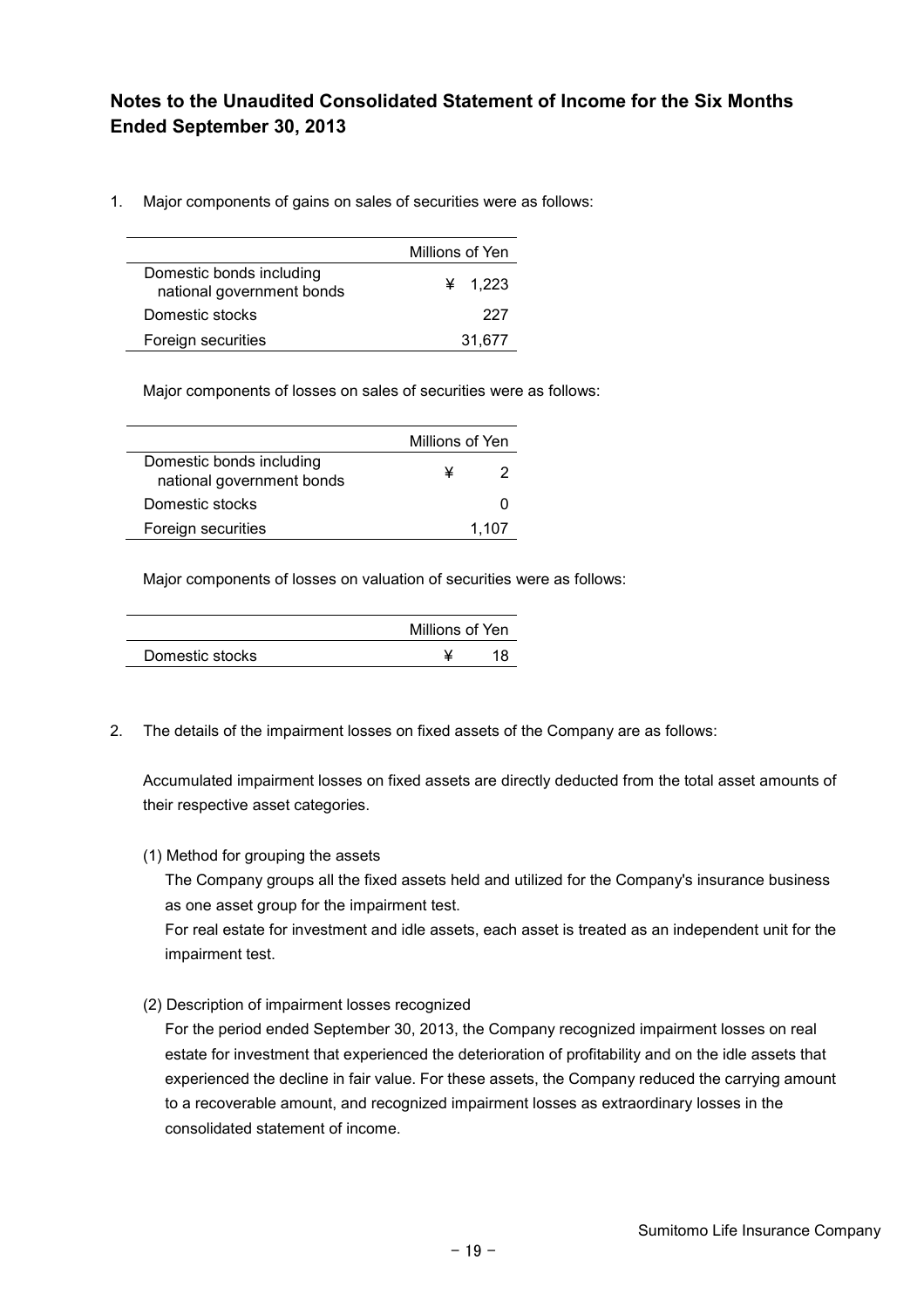(3) Details of fixed assets causing impairment losses

| <b>Asset Group</b>            | <b>Asset Categories</b> | Millions of Yen |
|-------------------------------|-------------------------|-----------------|
| Real estate for<br>investment | Land and buildings      | 6.062           |
| Idle assets                   | Land and buildings      | 744             |
| Total                         |                         | 6.807           |

(4) The recoverable amount

The recoverable amounts of real estate for investment are determined at net realizable value or value in use. The recoverable amounts for idle assets are net realizable value. Net realizable value is calculated based on an estimated selling value, appraisal value based on Real Estate Appraisal Standards, or publicly announced value. Value in use is determined as the estimated net future cash flows discounted at 5.0%.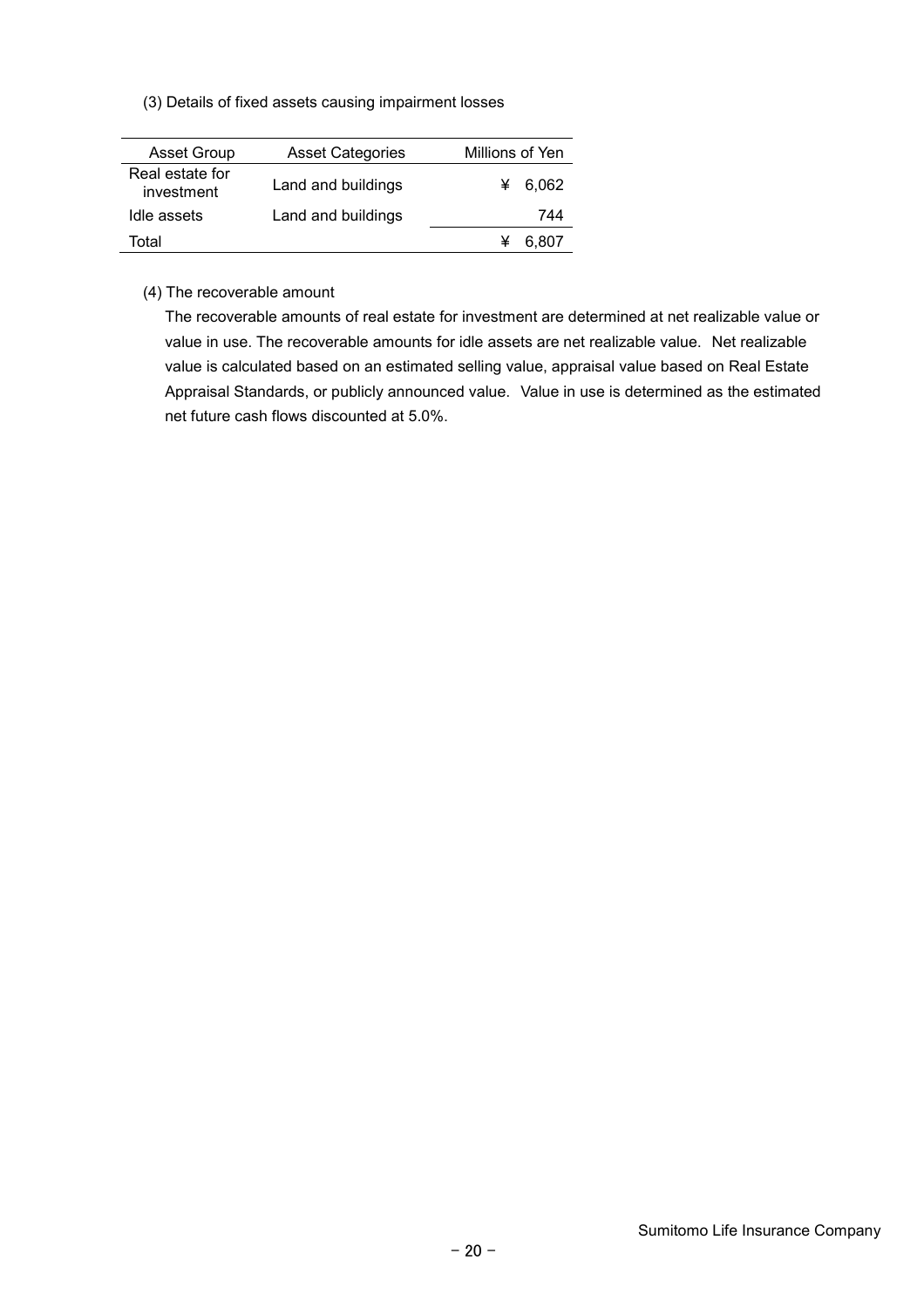### **Notes to the Unaudited Consolidated Statement of Cash Flows for the Six Months Ended September 30, 2013**

- 1. For the purpose of presenting the consolidated statement of cash flows, cash and cash equivalents are comprised of cash on hand and bank deposits bearing no interest.
- 2. Reconciliation of cash and deposits in the consolidated balance sheet and cash and cash equivalents in the consolidated statement of cash flows as of September 30, 2013 was as follows:

|                           | Millions of Yen |
|---------------------------|-----------------|
| Cash and deposits         | ¥124.431        |
| Deposits bearing interest | (74, 385)       |
| Cash and cash equivalents | 50.045          |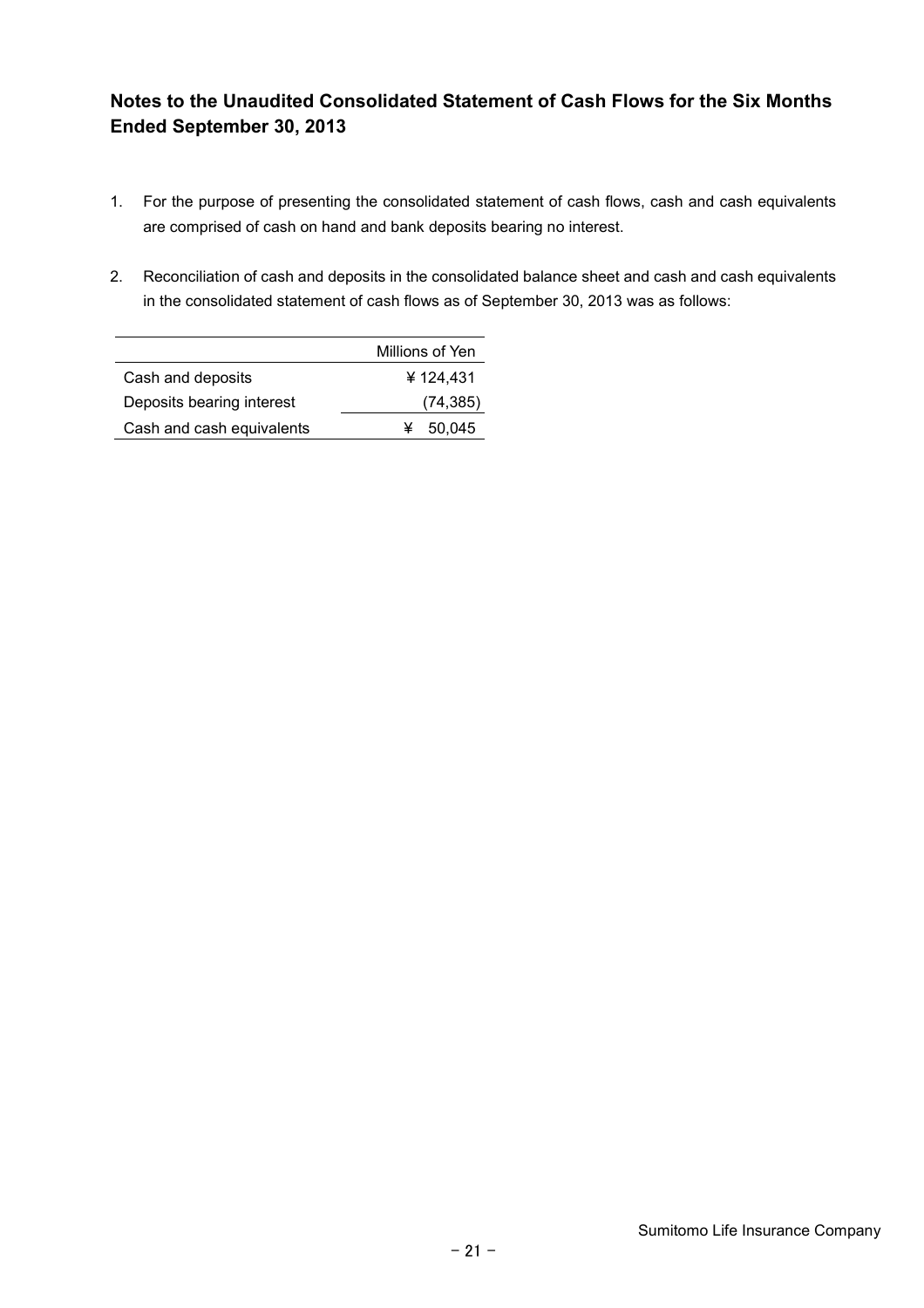### **2. Solvency Margin Ratio on a Consolidated Basis**

|                                                                                                                |                     | (millions of yen)       |
|----------------------------------------------------------------------------------------------------------------|---------------------|-------------------------|
|                                                                                                                | As of March 31,2013 | As of September 30,2013 |
| Solvency margin gross amount<br>(A)                                                                            | 2,586,196           | 2,795,891               |
| <b>Foundation funds</b>                                                                                        | 904,238             | 926,808                 |
| Reserve for price fluctuation                                                                                  | 206,574             | 247,692                 |
| Contingency reserve                                                                                            | 284,002             | 306,107                 |
| Unusual contingency reserve                                                                                    |                     |                         |
| General allowance for possible loan losses                                                                     | 2,735               | 1,689                   |
| Unrealized gains on available-for-sale securities $\times$ 90%<br>(Multiplied by 100% if losses)               | 452,958             | 483,334                 |
| Net unrealized gains on real estate $\times$ 85%<br>(Multiplied by 100% if losses)                             | (109, 789)          | (117, 173)              |
| Excess of continued Zillmerized reserve                                                                        | 612,187             | 614,040                 |
| Qualifying subordinated debt                                                                                   | 206,500             | 305,980                 |
| Excess of continued Zillmerized reserve and qualifying subordinated<br>debt not included in margin calculation |                     |                         |
| Deduction clause                                                                                               | (54, 461)           | (53, 530)               |
| <b>Others</b>                                                                                                  | 81,250              | 80,942                  |
| Total amount of risk<br>(B)<br>$\sqrt{(R_1^2+R_5^2+R_8+R_9)^2+(R_2+R_3+R_7)^2+R_4+R_6}$                        | 612,901             | 626,853                 |
| Insurance risk<br>$R_1$                                                                                        | 84,920              | 83,532                  |
| General insurance risk<br>$R_5$                                                                                |                     |                         |
| Large disaster risk<br>$R_6$                                                                                   |                     |                         |
| Third-sector insurance risk<br>$R_8$                                                                           | 48,964              | 49,523                  |
| Insurance risk of small-amount, short-term insurer<br>$R_{9}$                                                  |                     |                         |
| Risk of assumed yield<br>$R_2$                                                                                 | 226,271             | 223,615                 |
| $R_7^*$<br>Minimum guarantee risk                                                                              | 63,755              | 57,485                  |
| Investment risk<br>$R_3$                                                                                       | 293,362             | 316,506                 |
| Operational risk<br>$R_4$                                                                                      | 14,345              | 14,613                  |
| Solvency margin ratio                                                                                          | 843.9%              | 892.0%                  |
| $\frac{(n)}{(1/2) \times (B)}$ × 100                                                                           |                     |                         |

※ The standard method is used for the calculation of the amount equivalent to minimum guarantee risk.

 Note: The amounts and figures in the table above are calculated based on Article 130 of the Insurance Business Act, Article 86-2 and Article 88 of the Ordinance for Enforcement of the Insurance Business Act and Financial Services Agency Public Notice No.23 of 2011.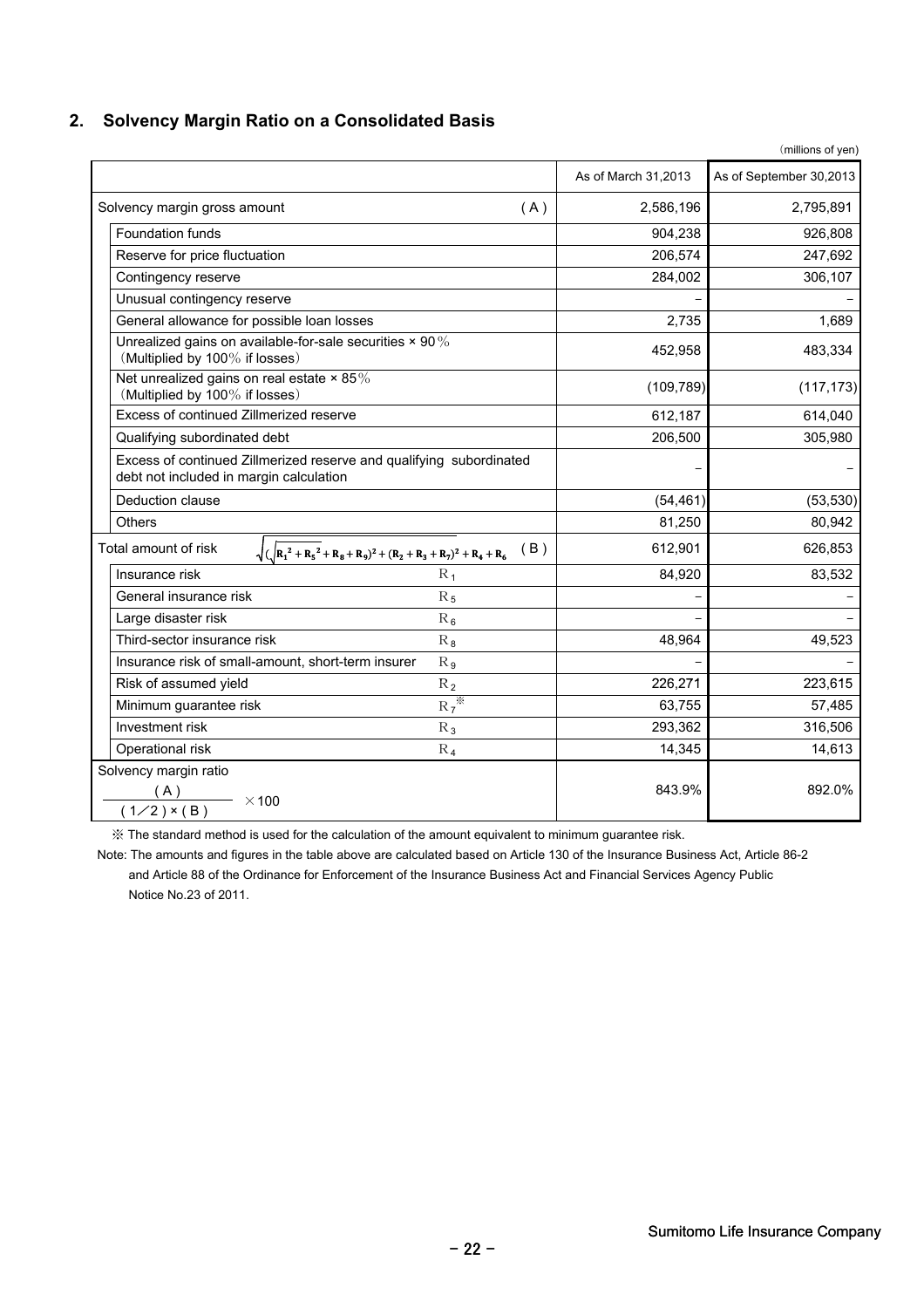### **3. Non-Consolidated Financial Information**

### **a. Overall Composition of Investments** (**General Account**)

| (millions of yen, %) |                                     |                     |            |                         |            |  |
|----------------------|-------------------------------------|---------------------|------------|-------------------------|------------|--|
|                      |                                     | As of March 31,2013 |            | As of September 30,2013 |            |  |
|                      |                                     | Amount              | % of total | Amount                  | % of total |  |
|                      | Cash, deposits and call loans       | 509,781             | 2.2        | 235,036                 | 1.0        |  |
|                      | Monetary claims bought              | 310,241             | 1.3        | 305,135                 | 1.3        |  |
|                      | Investments in securities           | 18,755,961          | 80.1       | 19,128,384              | 81.5       |  |
|                      | Domestic bonds                      | 11,930,424          | 50.9       | 12,245,459              | 52.2       |  |
|                      | Domestic stocks                     | 1,038,610           | 4.4        | 1,201,220               | 5.1        |  |
|                      | Foreign securities                  | 5,748,426           | 24.5       | 5,651,100               | 24.1       |  |
|                      | Foreign bonds                       | 5,161,354           | 22.0       | 5,063,623               | 21.6       |  |
|                      | Other foreign securities            | 587,071             | 2.5        | 587,476                 | 2.5        |  |
|                      | Other securities                    | 38,500              | 0.2        | 30,602                  | 0.1        |  |
|                      | Loans                               | 2,663,423           | 11.4       |                         | 11.0       |  |
|                      | Policy loans                        | 344,392             | 1.5        | 338,344                 | 1.4        |  |
|                      | Industrial and consumer loans       | 2,319,031           | 9.9        | 2,232,927               | 9.5        |  |
|                      | Real estate                         | 809,814             | 3.5        | 793,394                 | 3.4        |  |
|                      | Investment property                 | 591,295             | 2.5        | 579,238                 | 2.5        |  |
|                      | Deferred tax assets                 | 134,607             | 0.6        | 151,952                 | 0.6        |  |
|                      | Other assets                        | 249,244             | 1.1        | 291,598                 | 1.2        |  |
|                      | Allowance for possible loan losses  | (3, 324)            | (0.0)      | (2, 279)                | (0.0)      |  |
|                      | Total                               | 23,429,750          | 100.0      |                         | 100.0      |  |
|                      | Foreign currency denominated assets | 3,699,814           | 15.8       | 3,709,717               | 15.8       |  |

Note: Real estate is recorded as the sum total of land, buildings and construction in progress.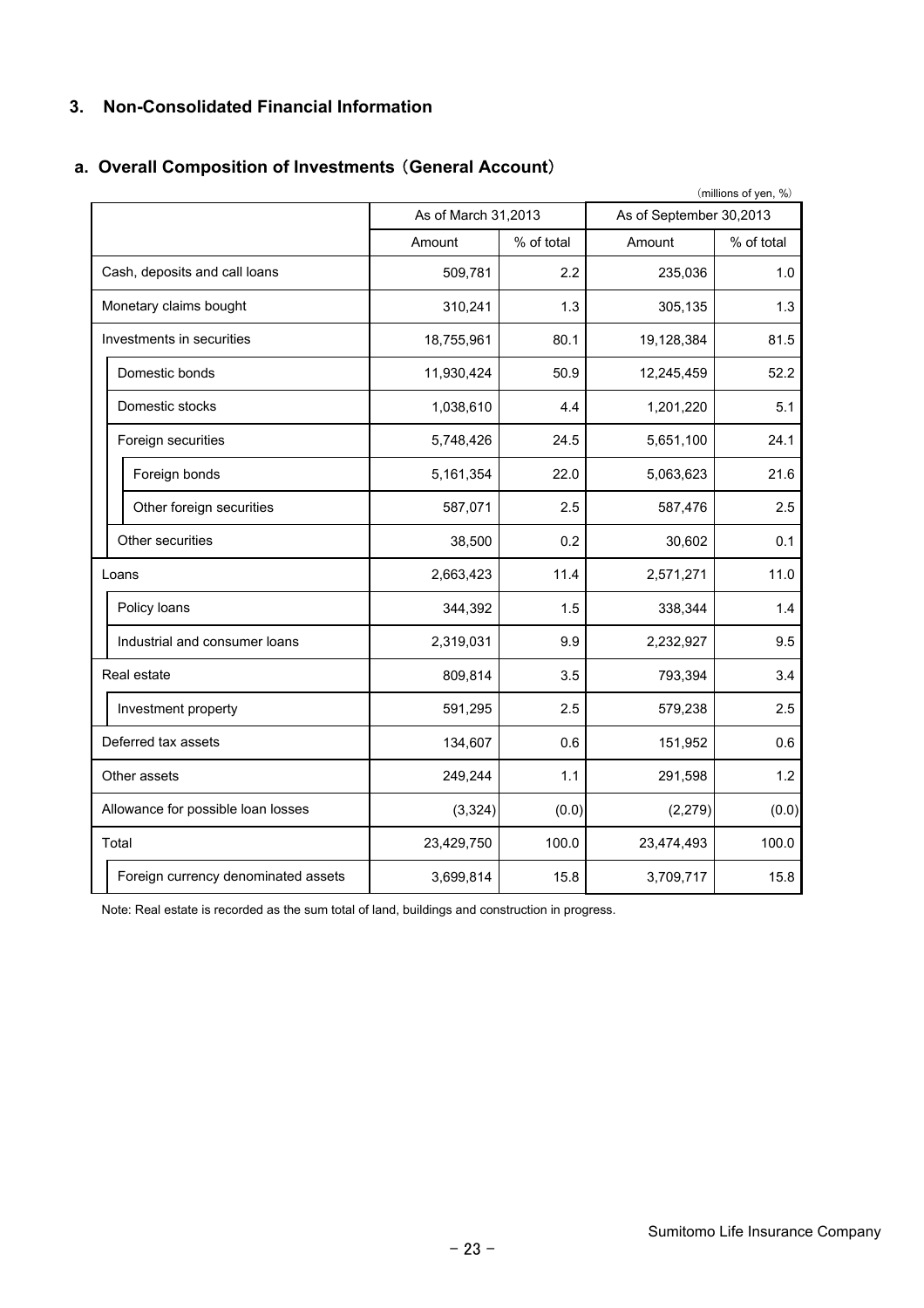#### **b**.**Fair Value Information of Securities** (**General Account**)

#### **(1) Net Valuation Gains and Losses on Trading Securities**

 **No net valuation gains and losses as of March 31,2013 or September 30,2013.**

#### (millions of yen) Gains | Losses | | | | | | | | | | | | | Gains | Losses 1,874,597 2,072,776 198,178 198,509 (331) 1,871,838 2,039,961 168,123 168,561 (438) 10,862,267 11,936,600 1,074,333 1,076,539 (2,206) 11,009,963 11,871,323 861,359 866,838 (5,478) 27,317 33,173 (5,856) - (5,856) 33,173 21,230 (11,943) - (11,943) 5,264,813 5,760,738 495,925 550,150 (54,224) 5,335,770 5,863,621 527,851 576,991 (49,140) 709,114 734,483 25,369 25,641 (271) 779,344 797,383 18,038 18,319 (280) 769,413 971,952 202,538 249,981 (47,443) 769,898 1,105,632 335,733 362,618 (26,884) 3,383,002 3,628,717 245,714 250,008 (4,293) 3,482,518 3,636,253 153,734 174,811 (21,076) Foreign bonds 3,373,651 3,620,429 246,778 249,906 (3,127) 3,475,179 3,629,898 154,719 174,740 (20,021) Other foreign securities | 9,351 8,287 (1,063) 102 (1,166) 7,339 6,354 (984) 70 (1,055) 30,116 37,898 7,781 9,990 (2,208) 21,635 29,976 8,341 9,235 (894) 243,165 257,694 14,528 14,528 (0) 247,372 259,376 12,004 12,006 (2) 129,992 130,000 (7) - (7) 35,000 34,998 (1) - (1) - - - - - - - - - - 18,034,852 19,797,432 1,762,580 1,825,199 (62,619) 18,250,746 19,796,137 1,545,391 1,612,391 (67,000) 11,905,054 13,022,422 1,117,367 1,119,634 (2,266) 12,227,421 13,120,688 893,266 899,245 (5,979) 769,413 971,952 202,538 249,981 (47,443) 769,898 1,105,632 335,733 362,618 (26,884) 4,957,100 | 5,377,472 | 420,371 | 431,064 | (10,692) | 4,949,418 | 5,245,464 | 296,046 | 329,284 | (33,238) 4,914,575 | 5,341,868 | 427,292 | 430,961 | (3,669) | 4,908,904 | 5,217,878 | 308,974 | 329,213 | (20,239) 42,525 35,604 (6,920) 102 (7,022) 40,513 27,585 (12,927) 70 (12,998) 30,116 37,898 7,781 9,990 (2,208) 21,635 29,976 8,341 9,235 (894) 243,165 257,694 14,528 14,528 (0) 247,372 259,376 12,004 12,006 (2) 129,992 130,000 (7) - (7) 35,000 34,998 (1) - (1) - - - - - - - - - - Monetary claims bought Negotiable certificates of deposit Domestic stocks **Others** Foreign bonds Other foreign securities Total Held-to-maturity debt securities Policy-reserve-matching bonds Investments in subsidiaries and affiliated companies Other securities Domestic bonds Domestic stocks Foreign securities Negotiable certificates of deposit Monetary claims bought Foreign securities Other securities Domestic bonds Book value **Others** Available-for-sale securities As of March 31,2013 As of September 30,2013 Fair value Net gains (losses) Net gains Net gains<br>(losses) Gains Losses Book value Fair value

#### **(2) Fair Value Information of Securities**(**With Fair Value except for Trading Securities**)

Note: The table above includes securities that are deemed appropriate as securities under the Financial Instruments and Exchange Act in Japan.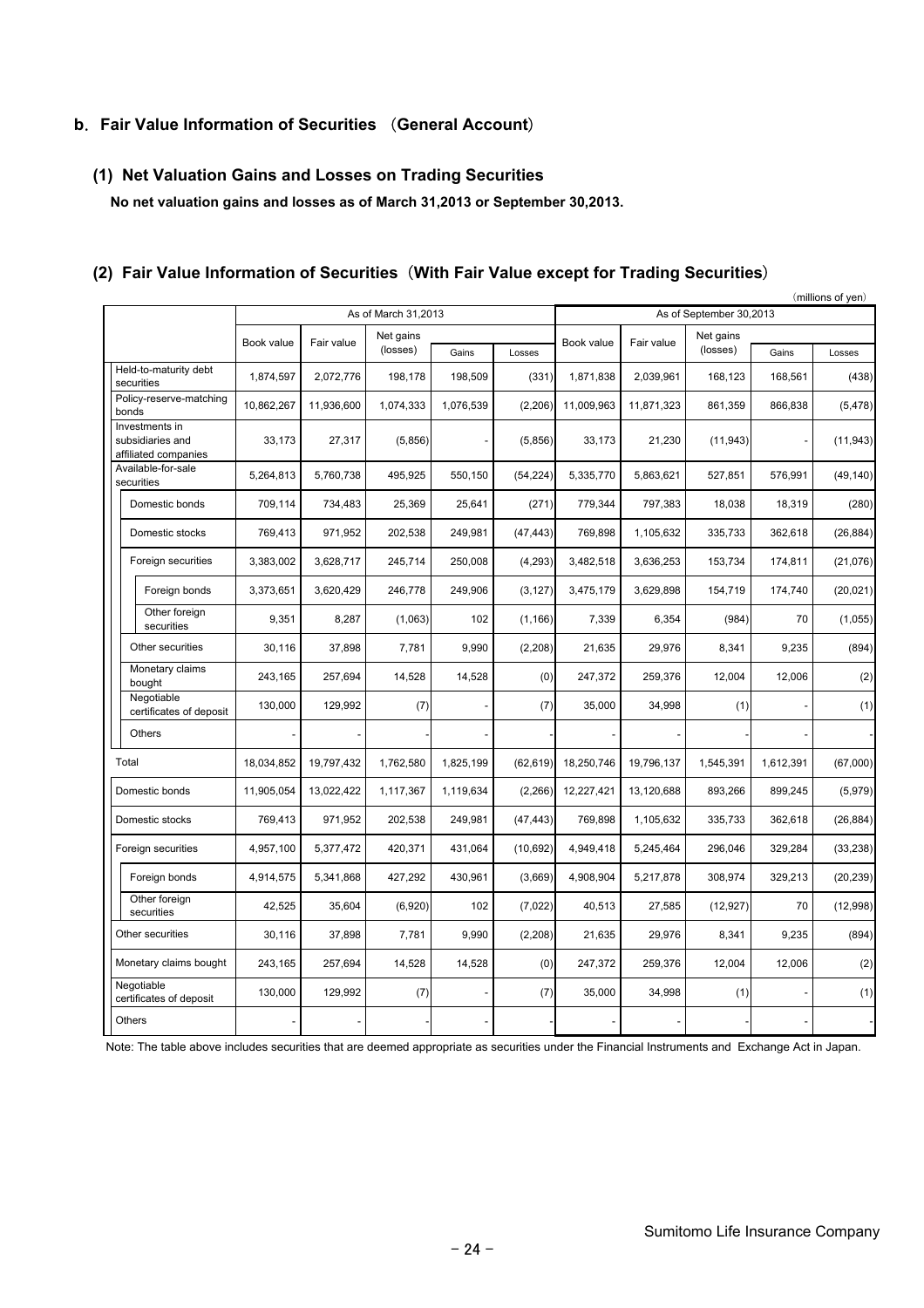#### **Book values of securities whose fair value is not practically determinable are as follows:**

|                                                                 |                     | (millions of yen)       |
|-----------------------------------------------------------------|---------------------|-------------------------|
|                                                                 | As of March 31,2013 | As of September 30,2013 |
| Held-to-maturity debt securities                                |                     |                         |
| Unlisted foreign bonds                                          |                     |                         |
| Others                                                          |                     |                         |
| Policy-reserve-matching bonds                                   |                     |                         |
| Investments in subsidiaries and affiliated companies            | 42,290              | 72,290                  |
| Available-for-sale securities                                   | 566,016             | 564,947                 |
| Unlisted domestic stocks<br>(excluding over-the-counter stocks) | 25,031              | 23,962                  |
| Unlisted foreign stocks<br>(excluding over-the-counter stocks)  | 540,321             | 540,321                 |
| Unlisted foreign bonds                                          |                     |                         |
| <b>Others</b>                                                   | 663                 | 663                     |
| Total                                                           | 608,306             | 637,237                 |

#### **c**.**Fair Value Information of Derivative Transactions** (**General Account**)

#### **(1) Net Gains and Losses on Derivatives**

|  |                                 |                      |                      |                         |                  |        |                |                      |                      |                   |                  |               | (millions of yen) |
|--|---------------------------------|----------------------|----------------------|-------------------------|------------------|--------|----------------|----------------------|----------------------|-------------------|------------------|---------------|-------------------|
|  | As of March 31.2013             |                      |                      | As of September 30,2013 |                  |        |                |                      |                      |                   |                  |               |                   |
|  |                                 | Interest-<br>related | Currency-<br>related | Stock-<br>related       | Bond-<br>related | Others | Total          | Interest-<br>related | Currency-<br>related | Stock-<br>related | Bond-<br>related | <b>Others</b> | Total             |
|  | Hedge accounting<br>applied     |                      | 2,606 (402,239)      |                         |                  |        | $-$ (399,632)  |                      | $2,114$ (262,913)    |                   |                  |               | $-$ (260,798)     |
|  | Hedge accounting<br>not applied |                      | $(228)$ $(106, 826)$ | (12, 486)               | (2, 421)         |        | $-$ (121.963)  | (167)                | (36, 114)            | (13, 822)         | (151)            |               | (50, 255)         |
|  | Total                           |                      | 2,378 (509,065)      | (12, 486)               | (2, 421)         |        | $- (521, 595)$ | 1.947                | (299, 028)           | (13, 822)         | (151)            |               | $-$ (311,054)     |

Note: Net gains (losses) from derivatives with hedge accounting (fair value hedge method) applied, and net gains (losses) from derivatives with hedge accounting not applied are recorded on the statement of income.

Net gains (losses) from derivatives with hedge accounting (fair value hedge method) applied amounted to loss of ¥361,580 million and loss of ¥241,071 million as of March 31, 2013 and September 30, 2013, respectively.

#### **(2) Interest-related**

|                                                      |                     |                     |       |           |                     |                         |       | (millions of yen) |
|------------------------------------------------------|---------------------|---------------------|-------|-----------|---------------------|-------------------------|-------|-------------------|
|                                                      |                     | As of March 31,2013 |       |           |                     | As of September 30,2013 |       |                   |
| Type                                                 | Notional<br>amount/ |                     | Fair  | Net gains | Notional<br>amount/ |                         | Fair  | Net gains         |
|                                                      | contract            | Over                | value | (losses)  | contract            | Over                    | value | (losses)          |
|                                                      | value               | 1 year              |       |           | value               | 1 year                  |       |                   |
| Over-the-counter transactions<br>Interest rate swaps |                     |                     |       |           |                     |                         |       |                   |
| Receipts fixed, payments floating                    | 58,342              | 51,576              | 2,607 | 2,607     | 54,109              | 45,868                  | 2,114 | 2,114             |
| Receipts floating, payments fixed                    | 34,562              | 34,500              | (228) | (228)     | 34,500              | 34,500                  | (140) | (140)             |
| Interest rate swaptions                              |                     |                     |       |           |                     |                         |       |                   |
| Bought                                               |                     |                     |       |           |                     |                         |       |                   |
| Receipts floating, payments fixed                    |                     |                     |       |           | 60.000              | 60.000                  |       |                   |
|                                                      | - 1                 |                     |       |           | [504]               |                         | 477   | (26)              |
| Total                                                |                     |                     |       | 2,378     |                     |                         |       | 1,947             |

Note: 1. Option fees are shown in [ ].

 2. Net gains (losses) represent the fair values for interest rate swaps and the difference between the option fees and the fair values for interest rate swaptions. values for interest rate swaptions.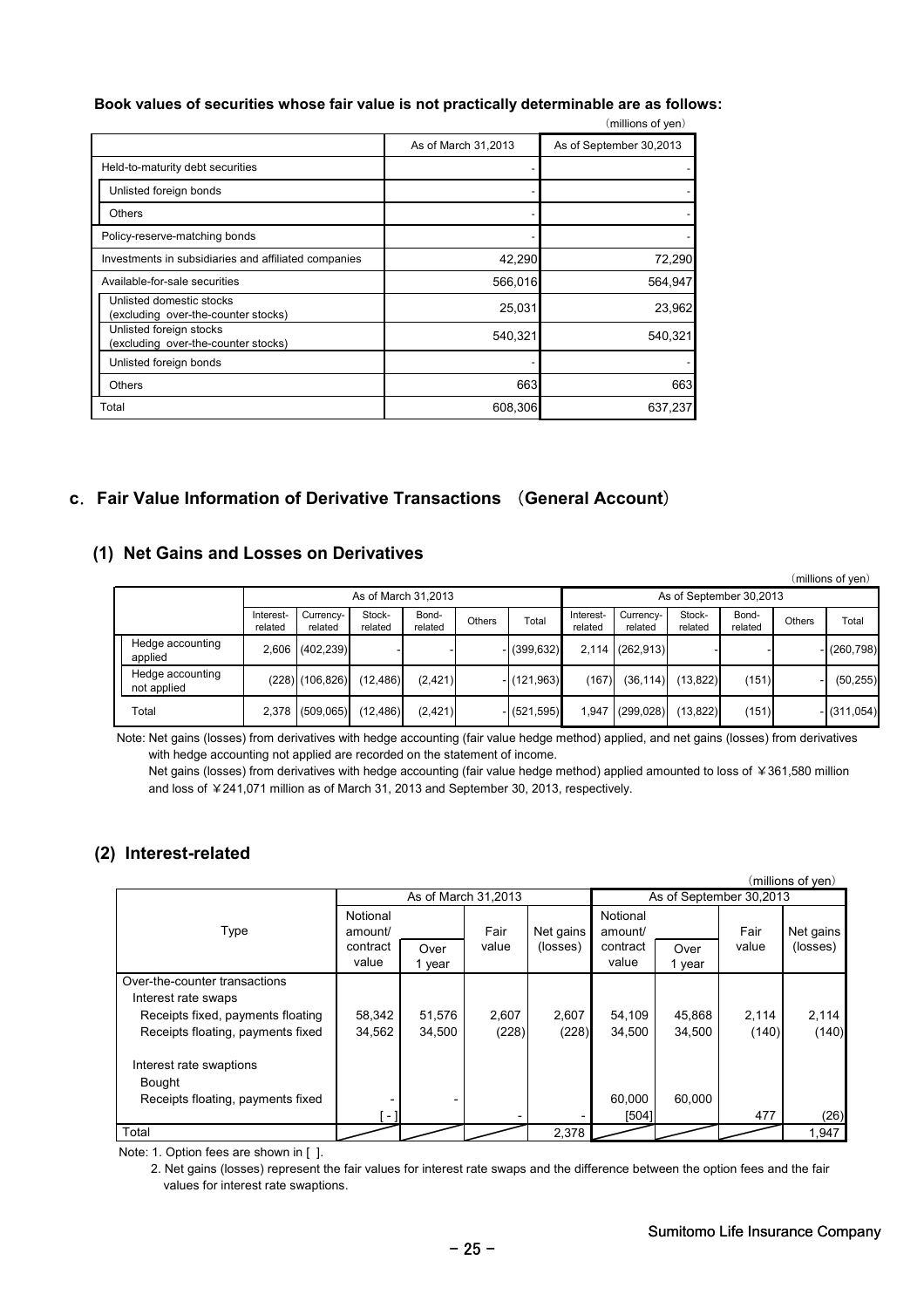#### **(Reference) Interest rate swaps by contractual maturity dates**

[As of September 30, 2013] (millions of yen, %)

|                                                     | Within<br>1 year | Over<br>year to<br>3 years | Over<br>3 years to<br>5 years | Over<br>5 years to<br>vears | Over<br>years to<br>10 years | Over<br>10 years | Total  |
|-----------------------------------------------------|------------------|----------------------------|-------------------------------|-----------------------------|------------------------------|------------------|--------|
| Notional amount (receipts fixed, payments floating) | 8.241            | 21.314                     | 21,622                        | 2,838                       | 92                           |                  | 54,109 |
| Average fixed rate (receipt)                        | 1.93             | 1.93                       | 1.81                          | 1.53                        | 1.21                         |                  | 1.86   |
| Average floating rate (payment)                     | 0.38             | 0.45                       | 0.45                          | 0.49                        | 0.90                         |                  | 0.44   |
| Notional amount (receipts floating, payments fixed) |                  | 34.500                     |                               |                             |                              |                  | 34,500 |
| Average fixed rate (payment)                        |                  | 0.62                       |                               |                             |                              |                  | 0.62   |
| Average floating rate (receipt)                     |                  | 0.33                       |                               |                             |                              |                  | 0.33   |
| Total notional amount                               | 8,241            | 55,814                     | 21.622                        | 2,838                       | 92                           |                  | 88,609 |

### **(3) Currency-related**

|                                    |                     |         |               |                       |                     |                         |            | (millions of yen) |  |
|------------------------------------|---------------------|---------|---------------|-----------------------|---------------------|-------------------------|------------|-------------------|--|
|                                    | As of March 31,2013 |         |               |                       |                     | As of September 30,2013 |            |                   |  |
| Type                               | Notional            |         |               |                       | Notional            |                         | Fair       | Net gains         |  |
|                                    | amount/<br>contract | Over    | Fair<br>value | Net gains<br>(losses) | amount/<br>contract | Over                    | value      | (losses)          |  |
|                                    | value               | 1 year  |               |                       | value               | 1 year                  |            |                   |  |
| Over-the-counter transactions      |                     |         |               |                       |                     |                         |            |                   |  |
| Foreign currency forward contracts |                     |         |               |                       |                     |                         |            |                   |  |
| Sold                               | 3,067,673           | 547,881 | (465, 680)    | (465, 680)            | 3,351,405           | 903,838                 | (271, 306) | (271, 306)        |  |
| (Euro)                             | 1,192,066           | 83,267  | (155, 107)    | (155, 107)            | 1,219,917           | 204,879                 | (129, 659) | (129, 659)        |  |
| (U.S. dollar)                      | 932,971             | 70,964  | (115, 622)    | (115, 622)            | 1,155,899           | 276,597                 | (42, 283)  | (42, 283)         |  |
| (Australian dollar)                | 867,464             | 393,649 | (194, 542)    | (194, 542)            | 895,675             | 422,360                 | (94, 463)  | (94, 463)         |  |
| Bought                             | 11,030              |         | 8             | 8                     | 162,217             |                         | (2,099)    | (2,099)           |  |
| (U.S. dollar)                      | 174                 |         | (1)           | (1)                   | 162,217             |                         | (2,099)    | (2,099)           |  |
| (Euro)                             | 10,855              |         | 9             | 9                     |                     |                         |            |                   |  |
| Currency options                   |                     |         |               |                       |                     |                         |            |                   |  |
| Sold                               |                     |         |               |                       |                     |                         |            |                   |  |
| Call                               | 91,500              |         |               |                       |                     |                         |            |                   |  |
|                                    | [1,936]             |         | 4,494         | (2, 558)              | $[-]$               |                         |            |                   |  |
| (Australian dollar)                | 46,750              |         |               |                       |                     |                         |            |                   |  |
|                                    | [909]               |         | 2,205         | (1, 296)              | $[-]$               |                         |            |                   |  |
| (U.S. dollar)                      | 44,750              |         |               |                       |                     |                         |            |                   |  |
|                                    | [1,027]             |         | 2,289         | (1,261)               | $[-]$               |                         |            |                   |  |
| Bought                             |                     |         |               |                       |                     |                         |            |                   |  |
| Call                               | 186,000             |         |               |                       |                     |                         |            |                   |  |
|                                    | [1,985]             |         | 6,332         | 4,346                 | $[-]$               |                         |            |                   |  |
| (Australian dollar)                | 95,000              |         |               |                       |                     |                         |            |                   |  |
|                                    | [941]               |         | 3,097         | 2,155                 | $[-]$               |                         |            |                   |  |
| (U.S. dollar)                      | 91,000              |         |               |                       |                     |                         |            |                   |  |
|                                    | [1,043]             |         | 3,234         | 2,191                 | $[-]$               |                         |            |                   |  |
| Put                                | 116,876             | 29,789  |               |                       | 29,025              | 4,217                   |            |                   |  |
|                                    | [6, 611]            |         | 2,087         | (4, 523)              | [4,620]             |                         | 840        | (3,780)           |  |
| (U.S. dollar)                      | 116,876             | 29,789  |               |                       | 29,025              | 4,217                   |            |                   |  |
|                                    | [6, 611]            |         | 2,087         | (4, 523)              | [4,620]             |                         | 840        | (3,780)           |  |
| Total                              |                     |         |               | (468, 407)            |                     |                         |            | (277, 186)        |  |

Note: 1. Option fees are shown in [ ].

 2. Regarding assets and liabilities which are denominated in foreign currencies but have fixed settlement in yen under foreign currency forward contracts and currency swaps and are reported in yen amounts in the balance sheets, those foreign currency forward contracts and currency swaps are excluded from the table above.

 3. Net gains (losses) represent the fair values for foreign currency forward contracts and the difference between the option fees and the fair values for option transactions.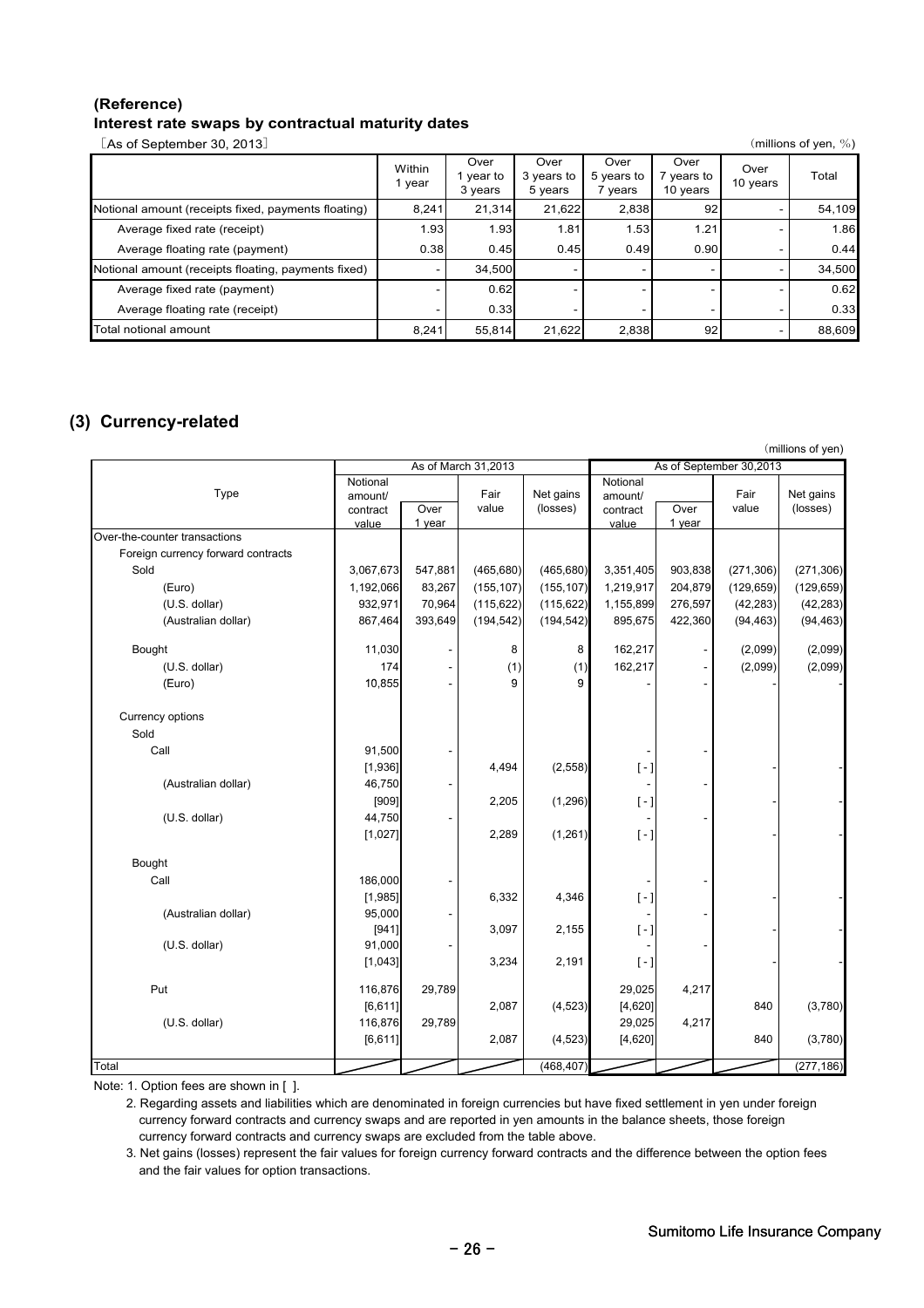### **(4) Stock-related**

(millions of yen)

|                               | As of March 31,2013                      |                |               | As of September 30,2013 |                                          |                          |               |                       |
|-------------------------------|------------------------------------------|----------------|---------------|-------------------------|------------------------------------------|--------------------------|---------------|-----------------------|
| Type                          | Notional<br>amount/<br>contract<br>value | Over<br>1 year | Fair<br>value | Net gains<br>(losses)   | Notional<br>amount/<br>contract<br>value | Over<br>1 year           | Fair<br>value | Net gains<br>(losses) |
| Exchange-traded transactions  |                                          |                |               |                         |                                          |                          |               |                       |
| Stock index futures           |                                          |                |               |                         |                                          |                          |               |                       |
| Sold                          | 302,741                                  |                | (6,036)       | (6,036)                 | 317,766                                  | $\overline{\phantom{0}}$ | (6, 760)      | (6, 760)              |
| Over-the-counter transactions |                                          |                |               |                         |                                          |                          |               |                       |
| Stock index forwards          |                                          |                |               |                         |                                          |                          |               |                       |
| Sold                          |                                          |                |               |                         | 34,650                                   | -                        | (953)         | (953)                 |
| Stock index options           |                                          |                |               |                         |                                          |                          |               |                       |
| Sold                          |                                          |                |               |                         |                                          |                          |               |                       |
| Put                           | 2,499                                    | 1,399          |               |                         | 5,099                                    | 299                      |               |                       |
|                               | $[53]$                                   |                | 49            | 3                       | $[96]$                                   |                          | 37            | 58                    |
| Bought                        |                                          |                |               |                         |                                          |                          |               |                       |
| Call                          |                                          |                |               |                         | 60,000                                   | 42,000                   |               |                       |
|                               | $[-]$                                    |                |               |                         | [1, 131]                                 |                          | 1,341         | 209                   |
| Put                           | 82,600                                   | 27,000         |               |                         | 30,100                                   | 3,900                    |               |                       |
|                               | [7, 383]                                 |                | 929           | (6, 454)                | [6, 657]                                 |                          | 280           | (6,376)               |
| Total                         |                                          |                |               | (12, 486)               |                                          |                          |               | (13, 822)             |

Note: 1. Option fees are shown in [ ].

 2. Net gains (losses) represent the fair values for future tradings and forward tradings and the difference between the option fees and the fair values for option transactions.

#### **(5) Bond-related**

|                               |                     |        |          |                         |          |                              |       | (millions of yen) |
|-------------------------------|---------------------|--------|----------|-------------------------|----------|------------------------------|-------|-------------------|
|                               | As of March 31,2013 |        |          | As of September 30,2013 |          |                              |       |                   |
|                               | Notional            |        |          |                         | Notional |                              |       |                   |
| Type                          | amount/             |        | Fair     | Net gains               | amount/  |                              | Fair  | Net gains         |
|                               | contract            | Over   | value    | (losses)                | contract | Over                         | value | (losses)          |
|                               | value               | 1 year |          |                         | value    | 1 year                       |       |                   |
| Exchange-traded transactions  |                     |        |          |                         |          |                              |       |                   |
| <b>Bond futures</b>           |                     |        |          |                         |          |                              |       |                   |
| Sold                          | 173,228             | -      | (2, 421) | (2, 421)                |          |                              |       |                   |
|                               |                     |        |          |                         |          |                              |       |                   |
| Over-the-counter transactions |                     |        |          |                         |          |                              |       |                   |
| Bond OTC options              |                     |        |          |                         |          |                              |       |                   |
| Sold                          |                     |        |          |                         |          |                              |       |                   |
| Call                          |                     | -      |          |                         | 29,825   | $\qquad \qquad \blacksquare$ |       |                   |
|                               | $[-]$               |        |          |                         | [256]    |                              | 361   | (105)             |
| Bought                        |                     |        |          |                         |          |                              |       |                   |
| Put                           |                     |        |          |                         | 29,825   |                              |       |                   |
|                               | [ - ]               |        |          |                         | $[400]$  |                              | 355   | (45)              |
| Total                         |                     |        |          | (2,421)                 |          |                              |       | (151)             |

Note: 1. Option fees are shown in [ ].

 2. Net gains (losses) represent the fair values for future tradings and the difference between the option fees and the fair values for option transactions.